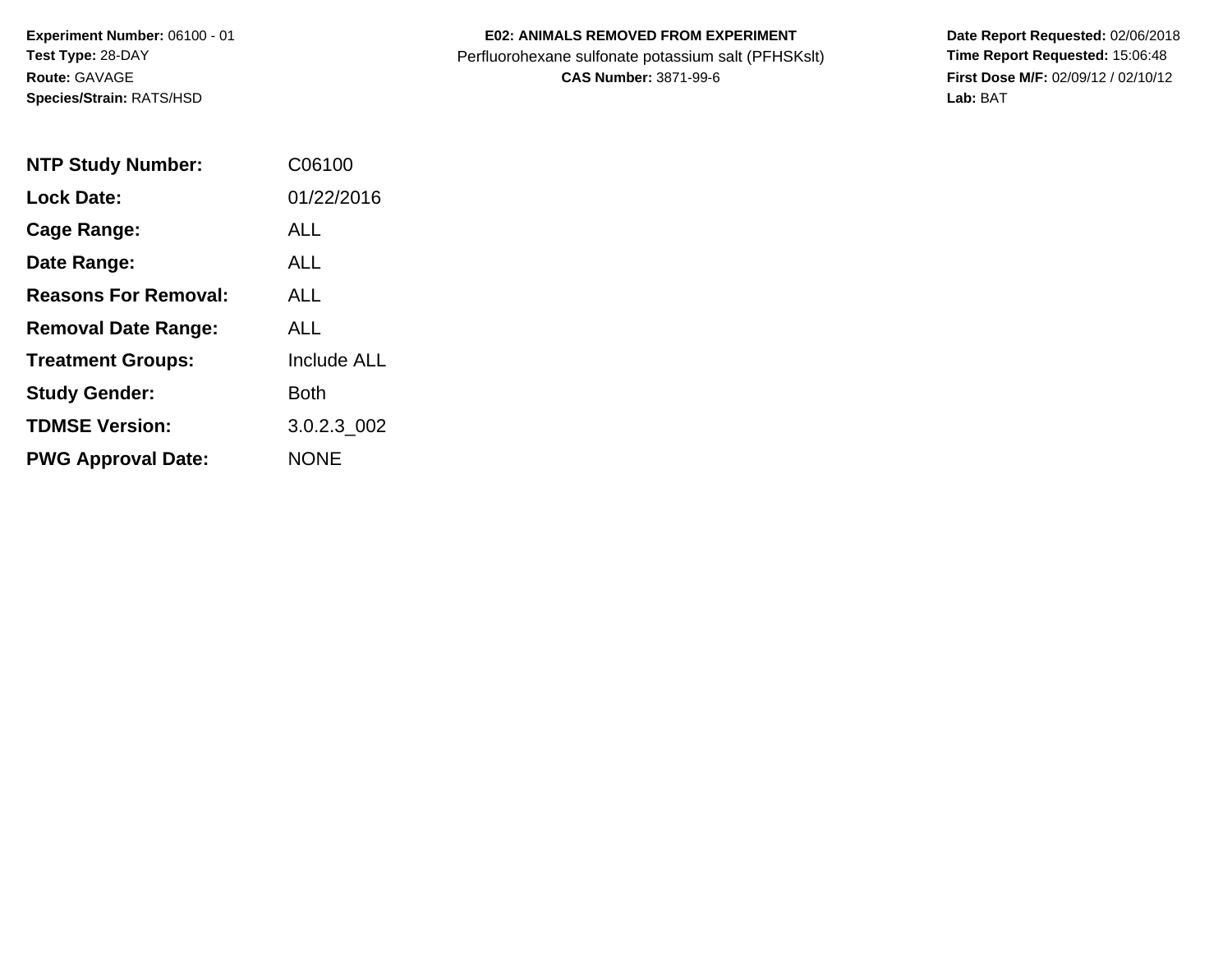## **E02: ANIMALS REMOVED FROM EXPERIMENT**

Perfluorohexane sulfonate potassium salt (PFHSKslt)<br>**CAS Number:** 3871-99-6

 **Date Report Requested:** 02/06/2018 **First Dose M/F:** 02/09/12 / 02/10/12<br>Lab: BAT **Lab:** BAT

**Species/Strain:** RATS/HSD

**Route:** GAVAGE

## **ANIMAL REMOVALS CHRONOLOGICALLY**

| ν<br>- 14 |  |
|-----------|--|
|           |  |

| <b>TREATMENT</b> | CAGE | <b>ANIMAL</b><br>ID | <b>REMOVAL</b><br>DATE | <b>REMOVAL</b><br>TIME | <b>DAY</b> | WEEK | TERMINAL<br><b>WEIGHT</b> | <b>REMOVAL</b><br><b>WEIGHT</b><br><b>STATUS</b> | <b>REASON</b><br><b>FOR</b><br>REMOVAL | <b>REMOVAL</b><br><b>CLINICAL</b><br><b>OBSERVATIONS</b> |
|------------------|------|---------------------|------------------------|------------------------|------------|------|---------------------------|--------------------------------------------------|----------------------------------------|----------------------------------------------------------|
| 0mg/kg/d M       |      |                     |                        |                        |            |      |                           |                                                  |                                        |                                                          |
|                  | 161  | 1001                | 03/08/12               | 06:53                  | 29         | 5    | 336.5                     |                                                  | <b>TSAC</b>                            | Unremarkable                                             |
|                  | 161  | 1002                | 03/08/12               | 06:53                  | 29         | 5    | 331.4                     |                                                  | <b>TSAC</b>                            | Unremarkable                                             |
|                  | 161  | 1003                | 03/08/12               | 06:54                  | 29         | 5    | 329.4                     |                                                  | <b>TSAC</b>                            | Unremarkable                                             |
|                  | 161  | 1004                | 03/08/12               | 06:54                  | 29         | 5    | 323.7                     |                                                  | <b>TSAC</b>                            | Unremarkable                                             |
|                  | 161  | 1005                | 03/08/12               | 06:55                  | 29         | 5    | 347.9                     |                                                  | <b>TSAC</b>                            | Unremarkable                                             |
|                  | 162  | 1006                | 03/08/12               | 06:56                  | 29         | 5    | 322.0                     |                                                  | <b>TSAC</b>                            | Unremarkable                                             |
|                  | 162  | 1007                | 03/08/12               | 06:56                  | 29         | 5    | 348.0                     |                                                  | <b>TSAC</b>                            | Unremarkable                                             |
|                  | 162  | 1008                | 03/08/12               | 06:57                  | 29         | 5    | 296.3                     |                                                  | <b>TSAC</b>                            | Unremarkable                                             |
|                  | 162  | 1009                | 03/08/12               | 06:57                  | 29         | 5    | 373.0                     |                                                  | <b>TSAC</b>                            | Unremarkable                                             |
|                  | 162  | 1010                | 03/08/12               | 06:58                  | 29         | 5    | 351.1                     |                                                  | TSAC                                   | Unremarkable                                             |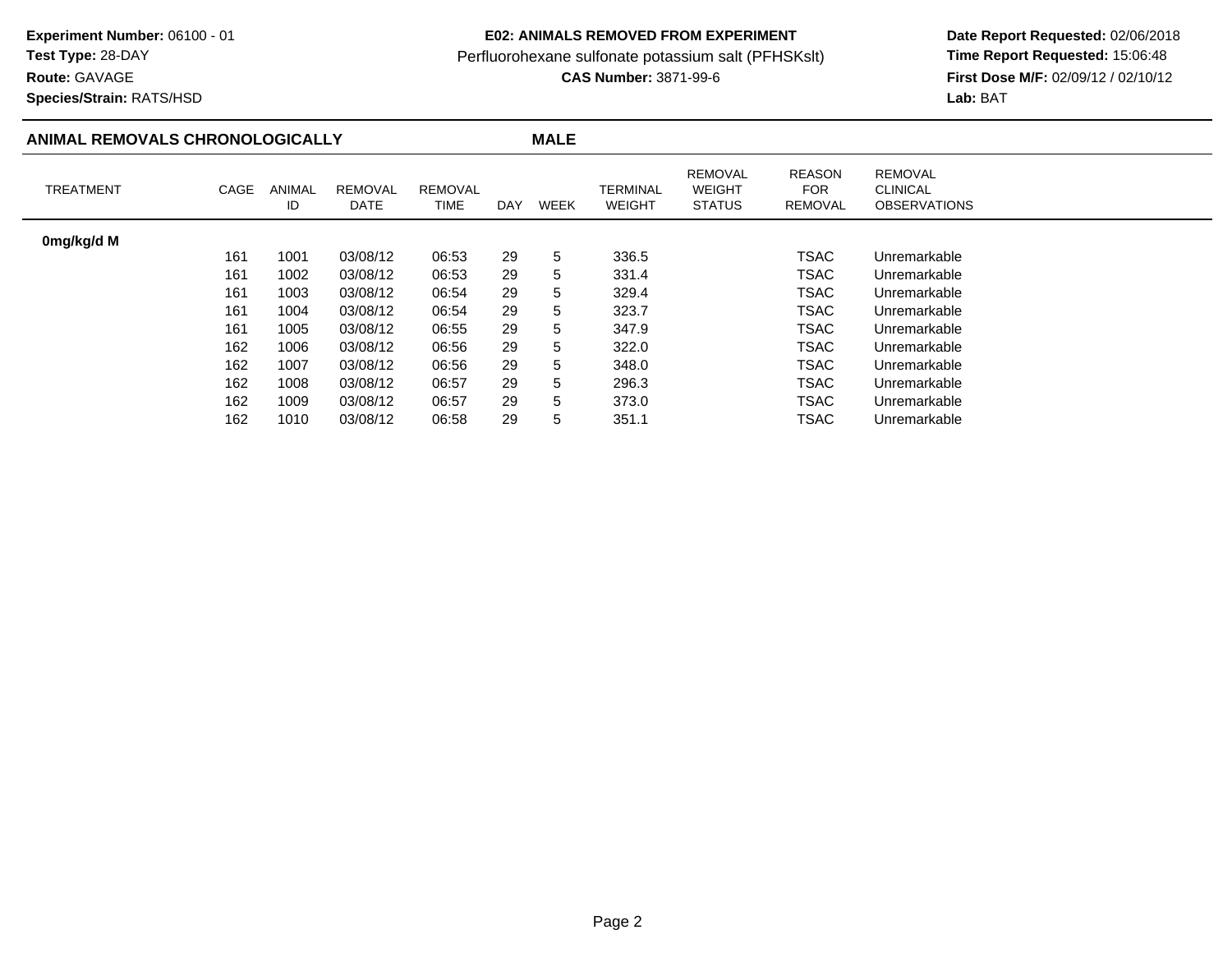## **Route:** GAVAGE

**Species/Strain:** RATS/HSD

## **E02: ANIMALS REMOVED FROM EXPERIMENT**

Perfluorohexane sulfonate potassium salt (PFHSKslt)<br>**CAS Number:** 3871-99-6

| ANIMAL REMOVALS CHRONOLOGICALLY |      |              |                        |                        |            | <b>MALE</b> |                           |                                                  |                                               |                                                          |  |
|---------------------------------|------|--------------|------------------------|------------------------|------------|-------------|---------------------------|--------------------------------------------------|-----------------------------------------------|----------------------------------------------------------|--|
| <b>TREATMENT</b>                | CAGE | ANIMAL<br>ID | <b>REMOVAL</b><br>DATE | <b>REMOVAL</b><br>TIME | <b>DAY</b> | WEEK        | TERMINAL<br><b>WEIGHT</b> | <b>REMOVAL</b><br><b>WEIGHT</b><br><b>STATUS</b> | <b>REASON</b><br><b>FOR</b><br><b>REMOVAL</b> | <b>REMOVAL</b><br><b>CLINICAL</b><br><b>OBSERVATIONS</b> |  |
| .625mg/kg/d M                   |      |              |                        |                        |            |             |                           |                                                  |                                               |                                                          |  |
|                                 | 163  | 1011         | 03/08/12               | 06:58                  | 29         | 5           | 363.8                     |                                                  | TSAC                                          | Unremarkable                                             |  |
|                                 | 163  | 1012         | 03/08/12               | 06:59                  | 29         | 5           | 332.6                     |                                                  | TSAC                                          | Unremarkable                                             |  |
|                                 | 163  | 1013         | 03/08/12               | 06:59                  | 29         | 5           | 366.3                     |                                                  | TSAC                                          | Unremarkable                                             |  |
|                                 | 163  | 1014         | 03/08/12               | 07:00                  | 29         | 5           | 352.4                     |                                                  | <b>TSAC</b>                                   | Unremarkable                                             |  |
|                                 | 163  | 1015         | 03/08/12               | 07:00                  | 29         | 5           | 310.9                     |                                                  | <b>TSAC</b>                                   | Unremarkable                                             |  |
|                                 | 164  | 1016         | 03/08/12               | 07:01                  | 29         | 5           | 329.9                     |                                                  | TSAC                                          | Unremarkable                                             |  |
|                                 | 164  | 1017         | 03/08/12               | 07:01                  | 29         | 5           | 376.2                     |                                                  | TSAC                                          | Unremarkable                                             |  |
|                                 | 164  | 1018         | 03/08/12               | 07:01                  | 29         | 5           | 365.3                     |                                                  | <b>TSAC</b>                                   | Unremarkable                                             |  |
|                                 | 164  | 1019         | 03/08/12               | 07:02                  | 29         | 5           | 310.0                     |                                                  | <b>TSAC</b>                                   | Unremarkable                                             |  |
|                                 | 164  | 1020         | 03/08/12               | 07:02                  | 29         | 5           | 352.9                     |                                                  | <b>TSAC</b>                                   | Unremarkable                                             |  |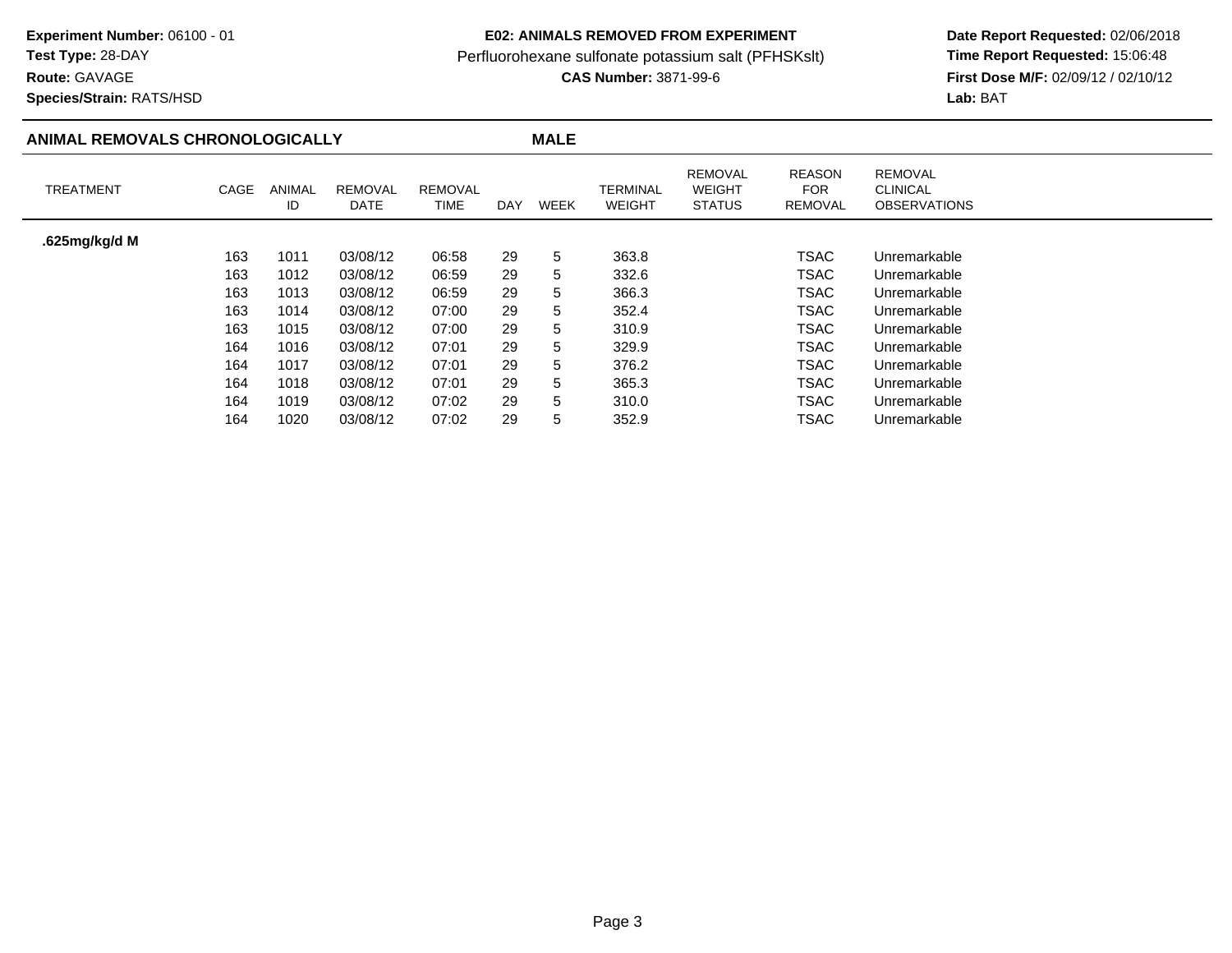## **Route:** GAVAGE

**Species/Strain:** RATS/HSD

### **E02: ANIMALS REMOVED FROM EXPERIMENT**

Perfluorohexane sulfonate potassium salt (PFHSKslt)<br>**CAS Number:** 3871-99-6

| ANIMAL REMOVALS CHRONOLOGICALLY |      |              |                        |                               |     | <b>MALE</b> |                           |                                                  |                                               |                                                          |
|---------------------------------|------|--------------|------------------------|-------------------------------|-----|-------------|---------------------------|--------------------------------------------------|-----------------------------------------------|----------------------------------------------------------|
| <b>TREATMENT</b>                | CAGE | ANIMAL<br>ID | <b>REMOVAL</b><br>DATE | <b>REMOVAL</b><br><b>TIME</b> | DAY | WEEK        | TERMINAL<br><b>WEIGHT</b> | <b>REMOVAL</b><br><b>WEIGHT</b><br><b>STATUS</b> | <b>REASON</b><br><b>FOR</b><br><b>REMOVAL</b> | <b>REMOVAL</b><br><b>CLINICAL</b><br><b>OBSERVATIONS</b> |
| 1.25mg/kg/d M                   |      |              |                        |                               |     |             |                           |                                                  |                                               |                                                          |
|                                 | 165  | 1021         | 03/08/12               | 07:03                         | 29  | 5           | 353.5                     |                                                  | TSAC                                          | Unremarkable                                             |
|                                 | 165  | 1022         | 03/08/12               | 07:03                         | 29  | 5           | 327.6                     |                                                  | TSAC                                          | Unremarkable                                             |
|                                 | 165  | 1023         | 03/08/12               | 07:04                         | 29  | 5           | 314.4                     |                                                  | <b>TSAC</b>                                   | Unremarkable                                             |
|                                 | 165  | 1024         | 03/08/12               | 07:04                         | 29  | 5           | 349.1                     |                                                  | <b>TSAC</b>                                   | Unremarkable                                             |
|                                 | 165  | 1025         | 03/08/12               | 07:04                         | 29  | 5           | 375.7                     |                                                  | <b>TSAC</b>                                   | Unremarkable                                             |
|                                 | 166  | 1026         | 03/08/12               | 07:05                         | 29  | 5           | 320.9                     |                                                  | TSAC                                          | Unremarkable                                             |
|                                 | 166  | 1027         | 03/08/12               | 07:05                         | 29  | 5           | 347.4                     |                                                  | TSAC                                          | Unremarkable                                             |
|                                 | 166  | 1028         | 03/08/12               | 07:06                         | 29  | 5           | 369.4                     |                                                  | <b>TSAC</b>                                   | Unremarkable                                             |
|                                 | 166  | 1029         | 03/08/12               | 07:06                         | 29  | 5           | 327.5                     |                                                  | <b>TSAC</b>                                   | Unremarkable                                             |
|                                 | 166  | 1030         | 03/08/12               | 07:06                         | 29  | 5           | 333.2                     |                                                  | TSAC                                          | Unremarkable                                             |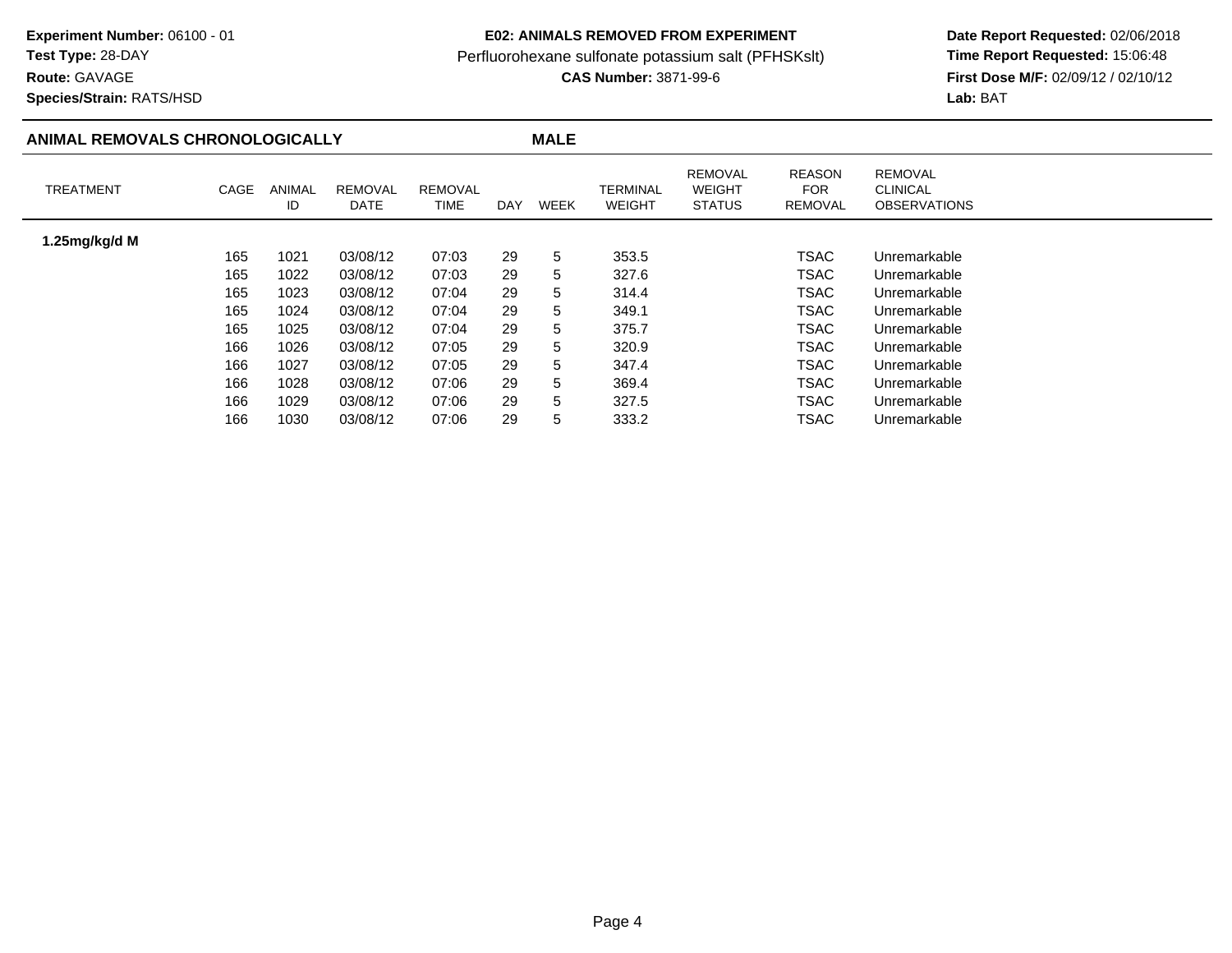## **E02: ANIMALS REMOVED FROM EXPERIMENT**

Perfluorohexane sulfonate potassium salt (PFHSKslt)<br>**CAS Number:** 3871-99-6

 **Date Report Requested:** 02/06/2018 **First Dose M/F:** 02/09/12 / 02/10/12<br>Lab: BAT **Lab:** BAT

**Species/Strain:** RATS/HSD

**Route:** GAVAGE

## **ANIMAL REMOVALS CHRONOLOGICALLY**

| <b>TREATMENT</b> | CAGE | <b>ANIMAL</b><br>ID | <b>REMOVAL</b><br>DATE | <b>REMOVAL</b><br>TIME | <b>DAY</b> | WEEK | <b>TERMINAL</b><br><b>WEIGHT</b> | <b>REMOVAL</b><br><b>WEIGHT</b><br><b>STATUS</b> | <b>REASON</b><br>FOR.<br>REMOVAL | <b>REMOVAL</b><br><b>CLINICAL</b><br><b>OBSERVATIONS</b> |
|------------------|------|---------------------|------------------------|------------------------|------------|------|----------------------------------|--------------------------------------------------|----------------------------------|----------------------------------------------------------|
| 2.5mg/kg/d M     |      |                     |                        |                        |            |      |                                  |                                                  |                                  |                                                          |
|                  | 167  | 1031                | 03/08/12               | 07:07                  | 29         | 5    | 330.7                            |                                                  | <b>TSAC</b>                      | Unremarkable                                             |
|                  | 167  | 1032                | 03/08/12               | 07:07                  | 29         | 5    | 326.9                            |                                                  | TSAC                             | Unremarkable                                             |
|                  | 167  | 1033                | 03/08/12               | 07:08                  | 29         | 5    | 340.4                            |                                                  | <b>TSAC</b>                      | Unremarkable                                             |
|                  | 167  | 1034                | 03/08/12               | 07:08                  | 29         | 5    | 350.2                            |                                                  | <b>TSAC</b>                      | Unremarkable                                             |
|                  | 167  | 1035                | 03/08/12               | 07:09                  | 29         | 5    | 340.9                            |                                                  | <b>TSAC</b>                      | Unremarkable                                             |
|                  | 168  | 1036                | 03/08/12               | 07:09                  | 29         | 5    | 331.2                            |                                                  | <b>TSAC</b>                      | Unremarkable                                             |
|                  | 168  | 1037                | 03/08/12               | 07:10                  | 29         | 5.   | 360.8                            |                                                  | <b>TSAC</b>                      | Unremarkable                                             |
|                  | 168  | 1038                | 03/08/12               | 07:10                  | 29         | 5    | 328.2                            |                                                  | <b>TSAC</b>                      | Unremarkable                                             |
|                  | 168  | 1039                | 03/08/12               | 07:11                  | 29         | 5.   | 381.6                            |                                                  | <b>TSAC</b>                      | Unremarkable                                             |
|                  | 168  | 1040                | 03/08/12               | 07:11                  | 29         | 5    | 336.5                            |                                                  | TSAC                             | Unremarkable                                             |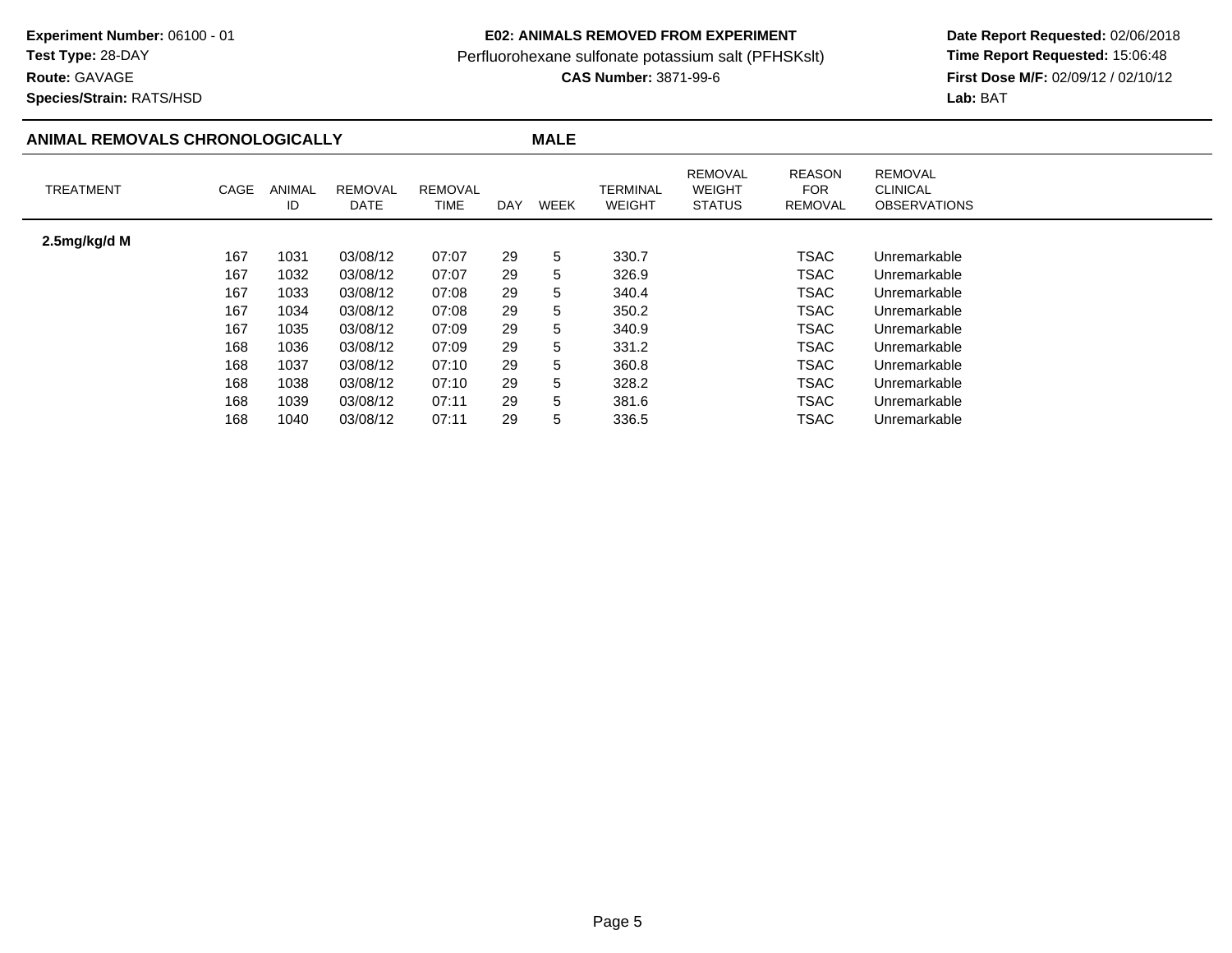**Route:** GAVAGE

### **E02: ANIMALS REMOVED FROM EXPERIMENT**

Perfluorohexane sulfonate potassium salt (PFHSKslt)<br>**CAS Number:** 3871-99-6

 **Date Report Requested:** 02/06/2018 **First Dose M/F:** 02/09/12 / 02/10/12<br>**Lab:** BAT **Lab:** BAT

**Species/Strain:** RATS/HSD

### **ANIMAL REMOVALS CHRONOLOGICALLY MALE** TREATMENT CAGE ANIMAL IDREMOVALDATEREMOVALTIME DAY WEEK TERMINAL WEIGHTREMOVAL WEIGHT STATUSREASONFOR REMOVALREMOVAL CLINICAL OBSERVATIONS**5mg/kg/d M**169 <sup>1041</sup> 03/08/12 07:12 <sup>29</sup> <sup>5</sup> 351.5 TSACTSAC Unremarkable<br>TSAC Unremarkable 169 <sup>1042</sup> 03/08/12 07:12 <sup>29</sup> <sup>5</sup> 363.1 TSACTSAC Unremarkable<br>TSAC Unremarkable 169 <sup>1043</sup> 03/08/12 07:12 <sup>29</sup> <sup>5</sup> 337.4 TSACTSAC Unremarkable<br>TSAC Unremarkable 169 <sup>1044</sup> 03/08/12 07:13 <sup>29</sup> <sup>5</sup> 340.2 TSACTSAC Unremarkable<br>TSAC Unremarkable 169 <sup>1045</sup> 03/08/12 07:13 <sup>29</sup> <sup>5</sup> 329.8 TSACTSAC Unremarkable<br>TSAC Unremarkable 170 <sup>1046</sup> 03/08/12 07:14 <sup>29</sup> <sup>5</sup> 366.2 TSACTSAC Unremarkable<br>TSAC Unremarkable 1700 1047 03/08/12 07:14 29 5 338.0 TSAC TSAC Unremarkable<br>TSAC Unremarkable 170 <sup>1048</sup> 03/08/12 07:14 <sup>29</sup> <sup>5</sup> 336.9 TSACTSAC Unremarkable<br>TSAC Unremarkable 170 <sup>1049</sup> 03/08/12 07:15 <sup>29</sup> <sup>5</sup> 319.1 TSACTSAC Unremarkable<br>TSAC Unremarkable 170Unremarkable

<sup>1050</sup> 03/08/12 07:15 <sup>29</sup> <sup>5</sup> 326.4 TSAC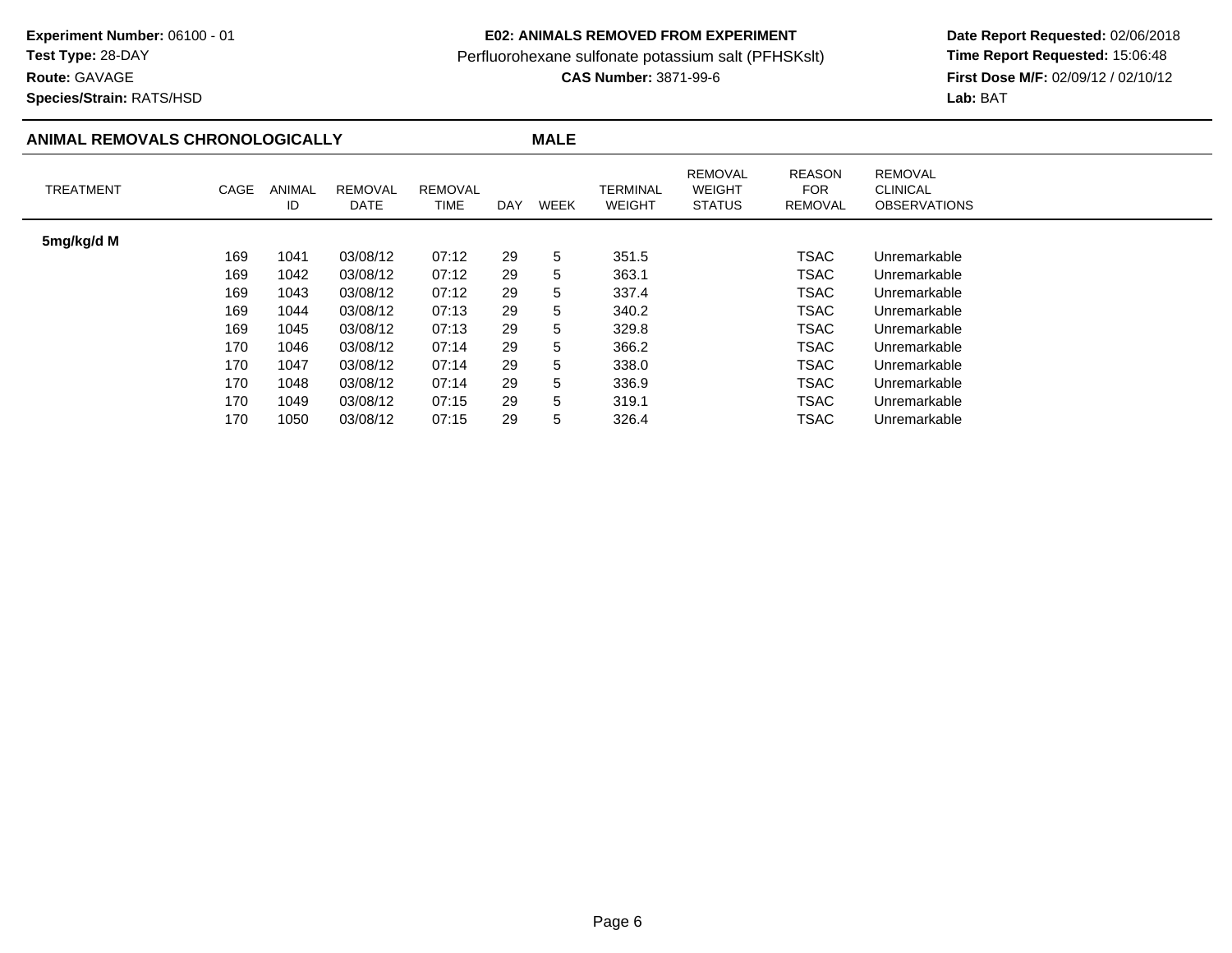## **Route:** GAVAGE

**Species/Strain:** RATS/HSD

### **E02: ANIMALS REMOVED FROM EXPERIMENT**

Perfluorohexane sulfonate potassium salt (PFHSKslt)<br>**CAS Number:** 3871-99-6

| ANIMAL REMOVALS CHRONOLOGICALLY |      |                     |                        |                        |            | <b>MALE</b> |                           |                                           |                                               |                                                          |  |
|---------------------------------|------|---------------------|------------------------|------------------------|------------|-------------|---------------------------|-------------------------------------------|-----------------------------------------------|----------------------------------------------------------|--|
| <b>TREATMENT</b>                | CAGE | <b>ANIMAL</b><br>ID | <b>REMOVAL</b><br>DATE | <b>REMOVAL</b><br>TIME | <b>DAY</b> | <b>WEEK</b> | TERMINAL<br><b>WEIGHT</b> | REMOVAL<br><b>WEIGHT</b><br><b>STATUS</b> | <b>REASON</b><br><b>FOR</b><br><b>REMOVAL</b> | <b>REMOVAL</b><br><b>CLINICAL</b><br><b>OBSERVATIONS</b> |  |
| 10mg/kg/d M                     |      |                     |                        |                        |            |             |                           |                                           |                                               |                                                          |  |
|                                 | 171  | 1051                | 03/08/12               | 07:16                  | 29         | 5           | 353.0                     |                                           | <b>TSAC</b>                                   | Unremarkable                                             |  |
|                                 | 171  | 1052                | 03/08/12               | 07:16                  | 29         | 5           | 326.9                     |                                           | TSAC                                          | Unremarkable                                             |  |
|                                 | 171  | 1053                | 03/08/12               | 07:17                  | 29         | 5           | 347.2                     |                                           | <b>TSAC</b>                                   | Unremarkable                                             |  |
|                                 | 171  | 1054                | 03/08/12               | 07:17                  | 29         | 5           | 306.9                     |                                           | <b>TSAC</b>                                   | Unremarkable                                             |  |
|                                 | 171  | 1055                | 03/08/12               | 07:18                  | 29         | 5           | 329.4                     |                                           | <b>TSAC</b>                                   | Unremarkable                                             |  |
|                                 | 172  | 1056                | 03/08/12               | 07:18                  | 29         | 5           | 363.0                     |                                           | TSAC                                          | Unremarkable                                             |  |
|                                 | 172  | 1057                | 03/08/12               | 07:19                  | 29         | 5           | 323.8                     |                                           | <b>TSAC</b>                                   | Unremarkable                                             |  |
|                                 | 172  | 1058                | 03/08/12               | 07:19                  | 29         | 5           | 357.7                     |                                           | <b>TSAC</b>                                   | Unremarkable                                             |  |
|                                 | 172  | 1059                | 03/08/12               | 07:20                  | 29         | 5           | 330.5                     |                                           | <b>TSAC</b>                                   | Unremarkable                                             |  |
|                                 | 172  | 1060                | 03/08/12               | 07:20                  | 29         | 5           | 316.0                     |                                           | <b>TSAC</b>                                   | Unremarkable                                             |  |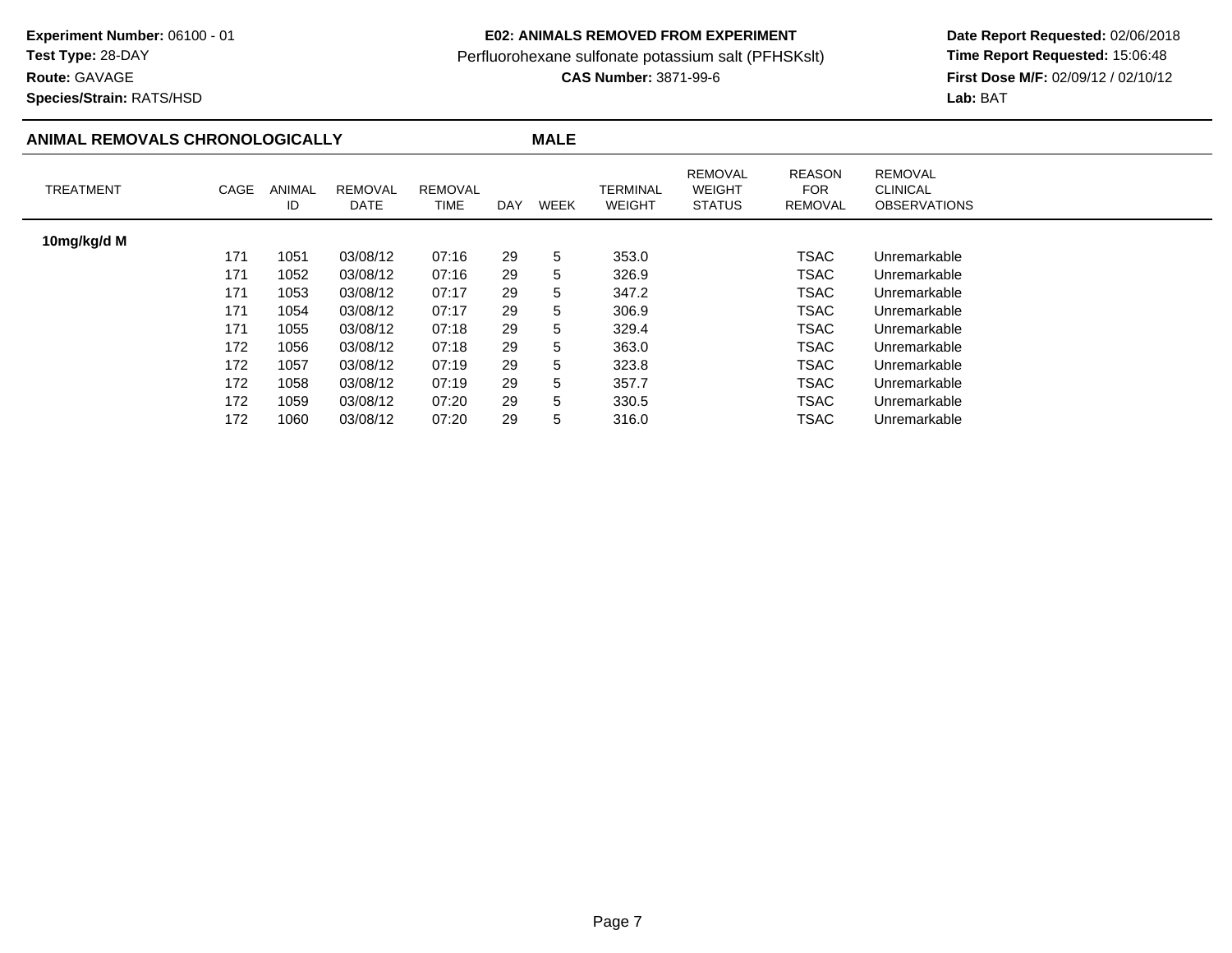## **Route:** GAVAGE

**Species/Strain:** RATS/HSD

### **E02: ANIMALS REMOVED FROM EXPERIMENT**

Perfluorohexane sulfonate potassium salt (PFHSKslt)<br>**CAS Number:** 3871-99-6

| ANIMAL REMOVALS CHRONOLOGICALLY |      |                     |                        |                        |     | <b>FEMALE</b> |                           |                                                  |                                               |                                                          |
|---------------------------------|------|---------------------|------------------------|------------------------|-----|---------------|---------------------------|--------------------------------------------------|-----------------------------------------------|----------------------------------------------------------|
| <b>TREATMENT</b>                | CAGE | <b>ANIMAL</b><br>ID | <b>REMOVAL</b><br>DATE | <b>REMOVAL</b><br>TIME | DAY | <b>WEEK</b>   | TERMINAL<br><b>WEIGHT</b> | <b>REMOVAL</b><br><b>WEIGHT</b><br><b>STATUS</b> | <b>REASON</b><br><b>FOR</b><br><b>REMOVAL</b> | <b>REMOVAL</b><br><b>CLINICAL</b><br><b>OBSERVATIONS</b> |
| 0mg/kg/d F                      |      |                     |                        |                        |     |               |                           |                                                  |                                               |                                                          |
|                                 | 173  | 1061                | 03/09/12               | 07:19                  | 29  | 5             | 225.9                     |                                                  | <b>TSAC</b>                                   | Unremarkable                                             |
|                                 | 173  | 1062                | 03/09/12               | 07:19                  | 29  | 5             | 225.9                     |                                                  | <b>TSAC</b>                                   | Unremarkable                                             |
|                                 | 173  | 1063                | 03/09/12               | 07:20                  | 29  | 5             | 221.7                     |                                                  | <b>TSAC</b>                                   | Unremarkable                                             |
|                                 | 173  | 1064                | 03/09/12               | 07:20                  | 29  | 5             | 229.0                     |                                                  | <b>TSAC</b>                                   | Unremarkable                                             |
|                                 | 173  | 1065                | 03/09/12               | 07:20                  | 29  | 5             | 225.3                     |                                                  | <b>TSAC</b>                                   | Unremarkable                                             |
|                                 | 174  | 1066                | 03/09/12               | 07:21                  | 29  | 5             | 225.6                     |                                                  | <b>TSAC</b>                                   | Unremarkable                                             |
|                                 | 174  | 1067                | 03/09/12               | 07:21                  | 29  | 5             | 209.8                     |                                                  | <b>TSAC</b>                                   | Unremarkable                                             |
|                                 | 174  | 1068                | 03/09/12               | 07:22                  | 29  | 5             | 226.1                     |                                                  | <b>TSAC</b>                                   | Unremarkable                                             |
|                                 | 174  | 1069                | 03/09/12               | 07:22                  | 29  | 5             | 205.7                     |                                                  | <b>TSAC</b>                                   | Unremarkable                                             |
|                                 | 174  | 1070                | 03/09/12               | 07:23                  | 29  | 5             | 239.6                     |                                                  | TSAC                                          | Unremarkable                                             |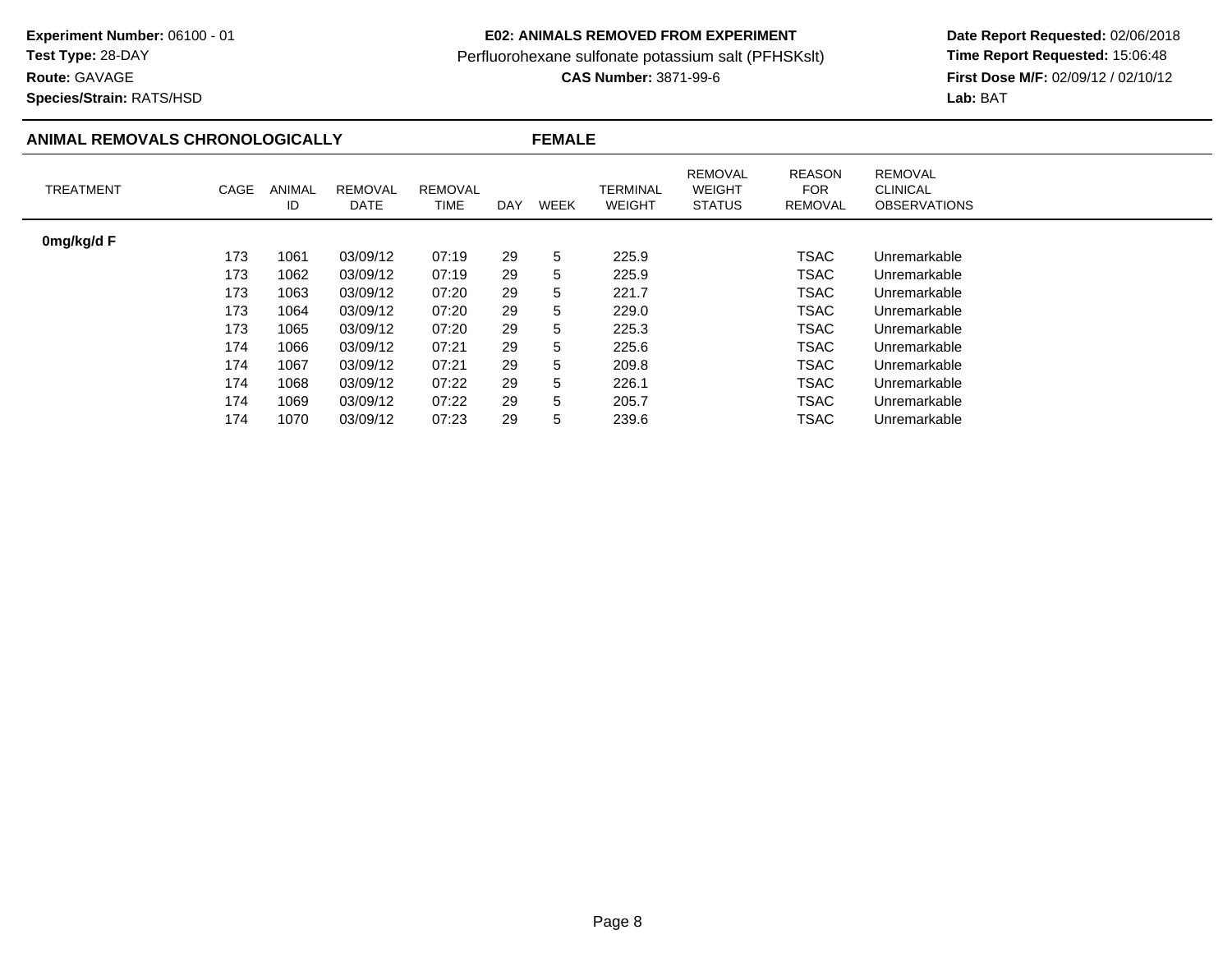## **Route:** GAVAGE

 $\overline{\phantom{a}}$ 

**Species/Strain:** RATS/HSD

### **E02: ANIMALS REMOVED FROM EXPERIMENT**

Perfluorohexane sulfonate potassium salt (PFHSKslt)<br>**CAS Number:** 3871-99-6

| <b>ANIMAL REMOVALS CHRONOLOGICALLY</b> |      |              |                        |                        |     | <b>FEMALE</b> |                           |                                                  |                                               |                                                          |  |
|----------------------------------------|------|--------------|------------------------|------------------------|-----|---------------|---------------------------|--------------------------------------------------|-----------------------------------------------|----------------------------------------------------------|--|
| <b>TREATMENT</b>                       | CAGE | ANIMAL<br>ID | <b>REMOVAL</b><br>DATE | <b>REMOVAL</b><br>TIME | DAY | <b>WEEK</b>   | TERMINAL<br><b>WEIGHT</b> | <b>REMOVAL</b><br><b>WEIGHT</b><br><b>STATUS</b> | <b>REASON</b><br><b>FOR</b><br><b>REMOVAL</b> | <b>REMOVAL</b><br><b>CLINICAL</b><br><b>OBSERVATIONS</b> |  |
| 3.12mg/kg/d F                          |      |              |                        |                        |     |               |                           |                                                  |                                               |                                                          |  |
|                                        | 175  | 1071         | 03/09/12               | 07:23                  | 29  | 5             | 220.7                     |                                                  | <b>TSAC</b>                                   | Unremarkable                                             |  |
|                                        | 175  | 1072         | 03/09/12               | 07:24                  | 29  | 5             | 242.6                     |                                                  | <b>TSAC</b>                                   | Unremarkable                                             |  |
|                                        | 175  | 1073         | 03/09/12               | 07:24                  | 29  | 5             | 242.3                     |                                                  | <b>TSAC</b>                                   | Unremarkable                                             |  |
|                                        | 175  | 1074         | 03/09/12               | 07:25                  | 29  | 5             | 220.7                     |                                                  | <b>TSAC</b>                                   | Unremarkable                                             |  |
|                                        | 175  | 1075         | 03/09/12               | 07:25                  | 29  | 5             | 242.7                     |                                                  | <b>TSAC</b>                                   | Unremarkable                                             |  |
|                                        | 176  | 1076         | 03/09/12               | 07:26                  | 29  | 5             | 253.5                     |                                                  | TSAC                                          | Unremarkable                                             |  |
|                                        | 176  | 1077         | 03/09/12               | 07:26                  | 29  | 5             | 225.2                     |                                                  | <b>TSAC</b>                                   | Unremarkable                                             |  |
|                                        | 176  | 1078         | 03/09/12               | 07:26                  | 29  | 5             | 222.9                     |                                                  | <b>TSAC</b>                                   | Unremarkable                                             |  |
|                                        | 176  | 1079         | 03/09/12               | 07:27                  | 29  | 5             | 230.1                     |                                                  | <b>TSAC</b>                                   | Unremarkable                                             |  |
|                                        | 176  | 1080         | 03/09/12               | 07:27                  | 29  | 5             | 232.0                     |                                                  | TSAC                                          | Unremarkable                                             |  |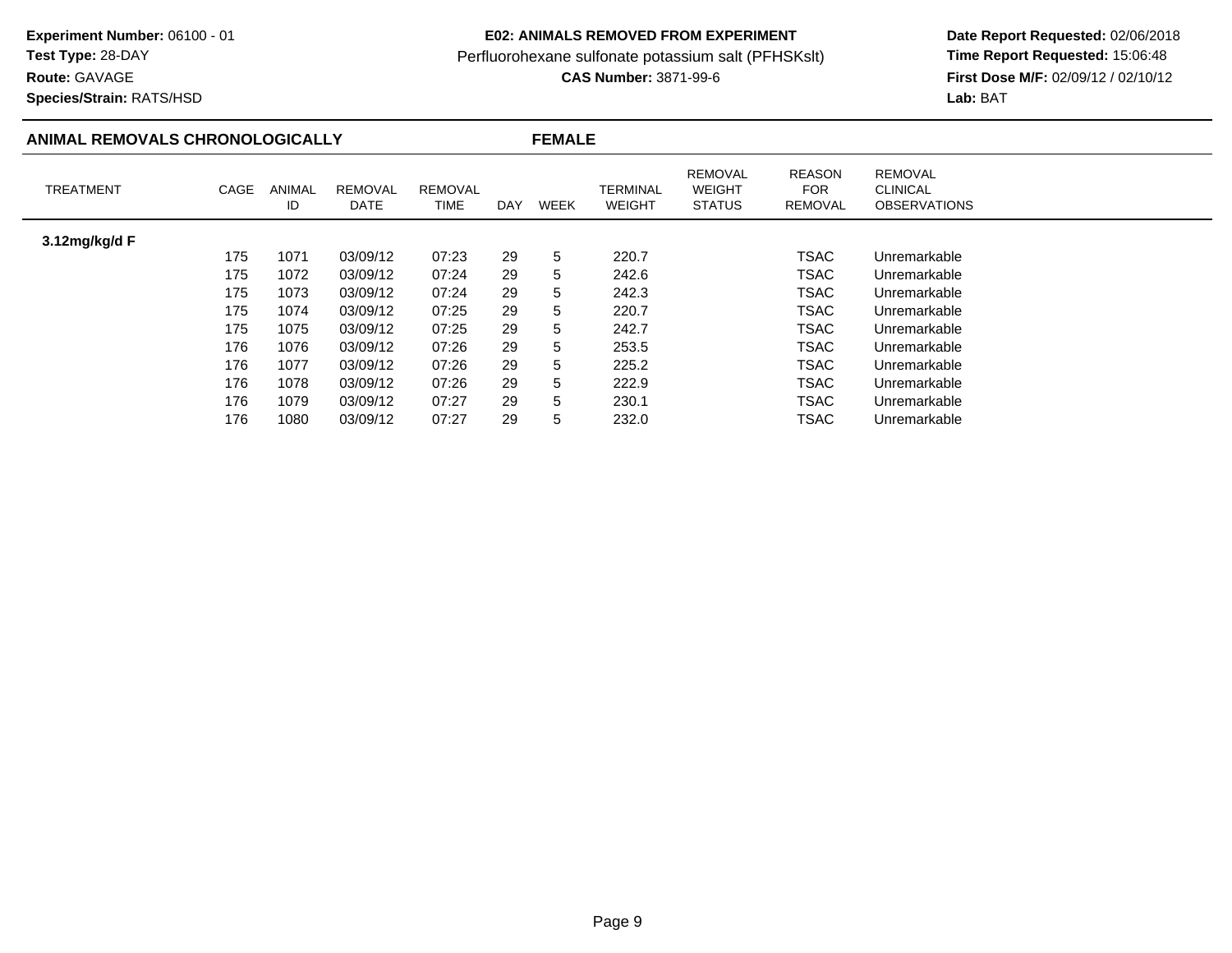## **Route:** GAVAGE

**Species/Strain:** RATS/HSD

### **E02: ANIMALS REMOVED FROM EXPERIMENT**

Perfluorohexane sulfonate potassium salt (PFHSKslt)<br>**CAS Number:** 3871-99-6

| ANIMAL REMOVALS CHRONOLOGICALLY |      |                     |                        | <b>FEMALE</b>          |            |             |                           |                                                  |                                               |                                                          |
|---------------------------------|------|---------------------|------------------------|------------------------|------------|-------------|---------------------------|--------------------------------------------------|-----------------------------------------------|----------------------------------------------------------|
| <b>TREATMENT</b>                | CAGE | <b>ANIMAL</b><br>ID | <b>REMOVAL</b><br>DATE | <b>REMOVAL</b><br>TIME | <b>DAY</b> | <b>WEEK</b> | TERMINAL<br><b>WEIGHT</b> | <b>REMOVAL</b><br><b>WEIGHT</b><br><b>STATUS</b> | <b>REASON</b><br><b>FOR</b><br><b>REMOVAL</b> | <b>REMOVAL</b><br><b>CLINICAL</b><br><b>OBSERVATIONS</b> |
| 6.25 $mg/kg/d$ F                |      |                     |                        |                        |            |             |                           |                                                  |                                               |                                                          |
|                                 | 177  | 1081                | 03/09/12               | 07:27                  | 29         | 5           | 227.8                     |                                                  | <b>TSAC</b>                                   | Unremarkable                                             |
|                                 | 177  | 1082                | 03/09/12               | 07:28                  | 29         | 5           | 239.5                     |                                                  | <b>TSAC</b>                                   | Unremarkable                                             |
|                                 | 177  | 1083                | 03/09/12               | 07:28                  | 29         | 5           | 221.6                     |                                                  | <b>TSAC</b>                                   | Unremarkable                                             |
|                                 | 177  | 1084                | 03/09/12               | 07:28                  | 29         | 5           | 237.9                     |                                                  | <b>TSAC</b>                                   | Unremarkable                                             |
|                                 | 177  | 1085                | 03/09/12               | 07:28                  | 29         | 5           | 248.8                     |                                                  | <b>TSAC</b>                                   | Unremarkable                                             |
|                                 | 178  | 1086                | 03/09/12               | 07:29                  | 29         | 5           | 216.2                     |                                                  | <b>TSAC</b>                                   | Unremarkable                                             |
|                                 | 178  | 1087                | 03/09/12               | 07:29                  | 29         | 5           | 251.1                     |                                                  | TSAC                                          | Unremarkable                                             |
|                                 | 178  | 1088                | 03/09/12               | 07:29                  | 29         | 5           | 260.9                     |                                                  | <b>TSAC</b>                                   | Unremarkable                                             |
|                                 | 178  | 1089                | 03/09/12               | 07:30                  | 29         | 5           | 231.9                     |                                                  | <b>TSAC</b>                                   | Unremarkable                                             |
|                                 | 178  | 1090                | 03/09/12               | 07:30                  | 29         | 5           | 226.2                     |                                                  | <b>TSAC</b>                                   | Unremarkable                                             |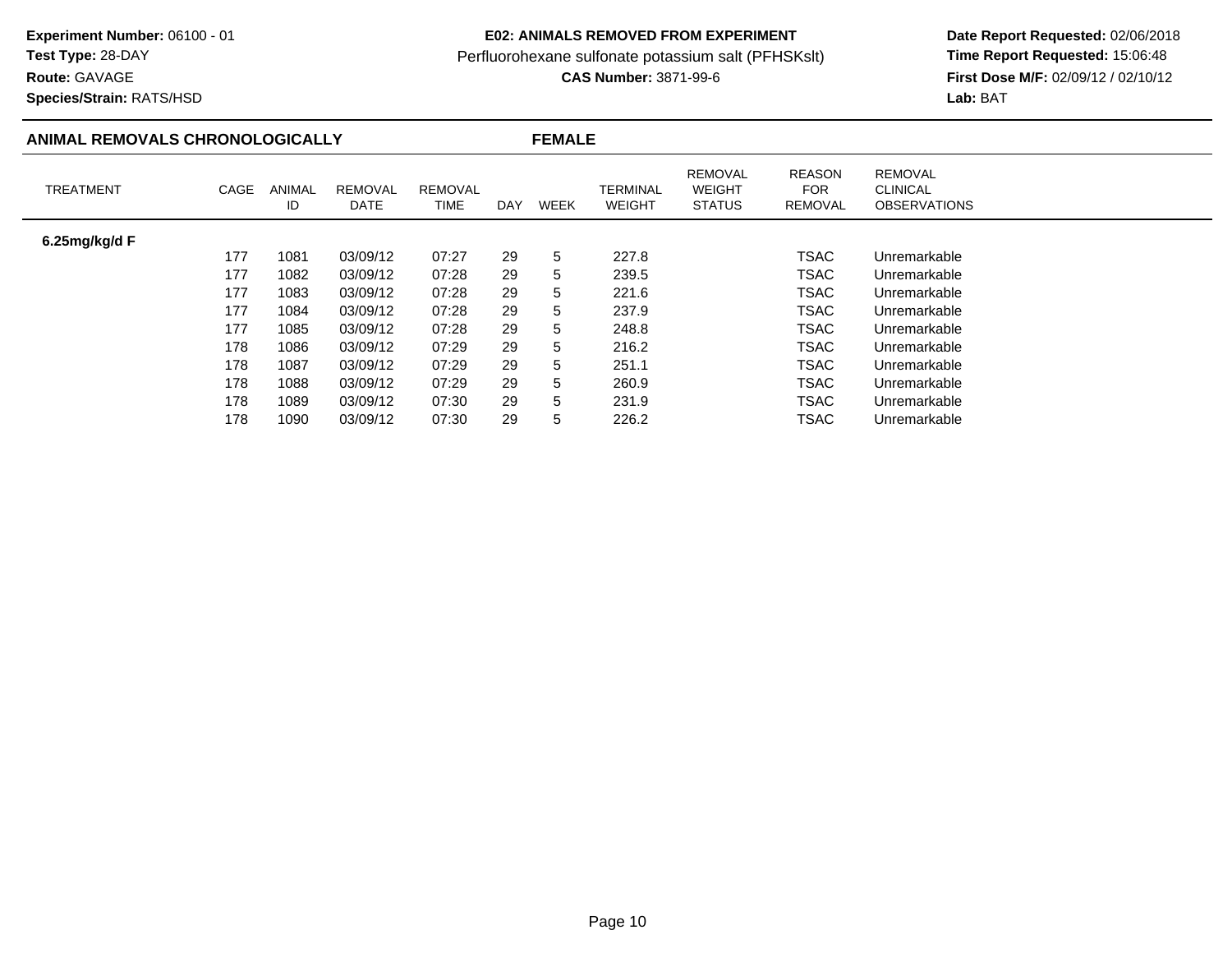## **Route:** GAVAGE

 $\overline{\phantom{a}}$ 

**Species/Strain:** RATS/HSD

### **E02: ANIMALS REMOVED FROM EXPERIMENT**

Perfluorohexane sulfonate potassium salt (PFHSKslt)<br>**CAS Number:** 3871-99-6

| ANIMAL REMOVALS CHRONOLOGICALLY |      |              |                        |                               |     | <b>FEMALE</b> |                           |                                                  |                                  |                                                          |  |
|---------------------------------|------|--------------|------------------------|-------------------------------|-----|---------------|---------------------------|--------------------------------------------------|----------------------------------|----------------------------------------------------------|--|
| <b>TREATMENT</b>                | CAGE | ANIMAL<br>ID | <b>REMOVAL</b><br>DATE | <b>REMOVAL</b><br><b>TIME</b> | DAY | WEEK          | TERMINAL<br><b>WEIGHT</b> | <b>REMOVAL</b><br><b>WEIGHT</b><br><b>STATUS</b> | <b>REASON</b><br>FOR.<br>REMOVAL | <b>REMOVAL</b><br><b>CLINICAL</b><br><b>OBSERVATIONS</b> |  |
| 12.5mg/kg/d F                   |      |              |                        |                               |     |               |                           |                                                  |                                  |                                                          |  |
|                                 | 179  | 1091         | 03/09/12               | 07:30                         | 29  | 5             | 217.3                     |                                                  | <b>TSAC</b>                      | Unremarkable                                             |  |
|                                 | 179  | 1092         | 03/09/12               | 07:31                         | 29  | 5             | 240.3                     |                                                  | <b>TSAC</b>                      | Unremarkable                                             |  |
|                                 | 179  | 1093         | 03/09/12               | 07:31                         | 29  | 5             | 233.0                     |                                                  | TSAC                             | Unremarkable                                             |  |
|                                 | 179  | 1094         | 03/09/12               | 07:31                         | 29  | 5             | 202.9                     |                                                  | <b>TSAC</b>                      | Unremarkable                                             |  |
|                                 | 179  | 1095         | 03/09/12               | 07:32                         | 29  | 5             | 221.3                     |                                                  | <b>TSAC</b>                      | Unremarkable                                             |  |
|                                 | 180  | 1096         | 03/09/12               | 07:32                         | 29  | 5             | 235.5                     |                                                  | TSAC                             | Unremarkable                                             |  |
|                                 | 180  | 1097         | 03/09/12               | 07:33                         | 29  | 5             | 222.5                     |                                                  | <b>TSAC</b>                      | Unremarkable                                             |  |
|                                 | 180  | 1098         | 03/09/12               | 07:33                         | 29  | 5             | 234.4                     |                                                  | <b>TSAC</b>                      | Unremarkable                                             |  |
|                                 | 180  | 1099         | 03/09/12               | 07:34                         | 29  | 5             | 229.5                     |                                                  | <b>TSAC</b>                      | Unremarkable                                             |  |
|                                 | 180  | 1100         | 03/09/12               | 07:34                         | 29  | 5             | 233.3                     |                                                  | TSAC                             | Unremarkable                                             |  |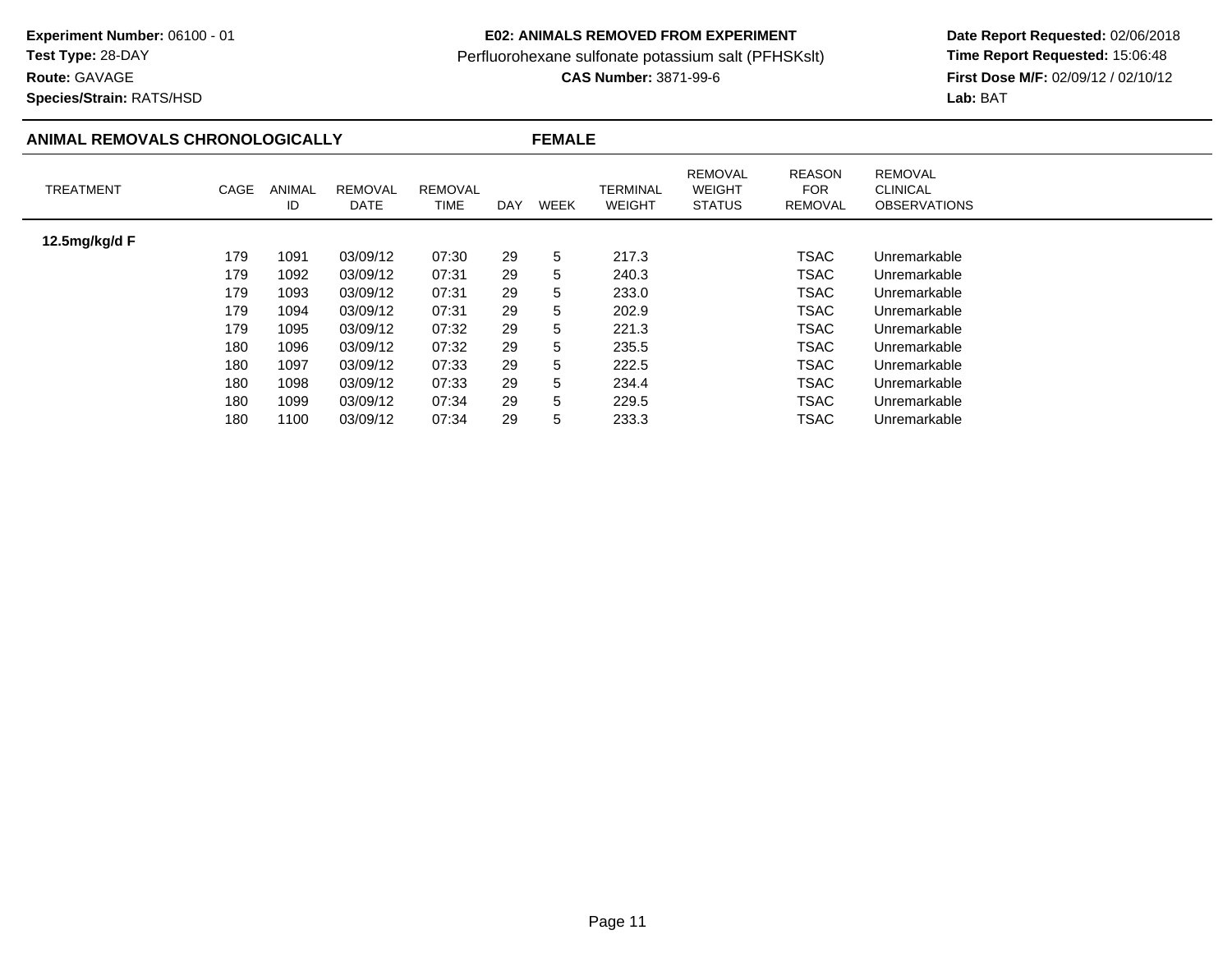## **E02: ANIMALS REMOVED FROM EXPERIMENT**

Perfluorohexane sulfonate potassium salt (PFHSKslt)<br>**CAS Number:** 3871-99-6

 **Date Report Requested:** 02/06/2018 **First Dose M/F:** 02/09/12 / 02/10/12<br>Lab: BAT **Lab:** BAT

## Page 12

| NIMAL REMOVALS CHRONOLOGICALLY |              |                        | <b>FEMALE</b>          |     |      |                                  |                                                  |                                        |                                                          |  |
|--------------------------------|--------------|------------------------|------------------------|-----|------|----------------------------------|--------------------------------------------------|----------------------------------------|----------------------------------------------------------|--|
| <b>TREATMENT</b><br>CAGE       | ANIMAL<br>ID | <b>REMOVAL</b><br>DATE | <b>REMOVAL</b><br>TIME | DAY | WEEK | <b>TERMINAL</b><br><b>WEIGHT</b> | <b>REMOVAL</b><br><b>WEIGHT</b><br><b>STATUS</b> | <b>REASON</b><br><b>FOR</b><br>REMOVAL | <b>REMOVAL</b><br><b>CLINICAL</b><br><b>OBSERVATIONS</b> |  |
| 25mg/kg/d F                    |              |                        |                        |     |      |                                  |                                                  |                                        |                                                          |  |
| 181                            | 1101         | 03/09/12               | 07:34                  | 29  | 5    | 240.4                            |                                                  | <b>TSAC</b>                            | Unremarkable                                             |  |
| 181                            | 1102         | 03/09/12               | 07:35                  | 29  | 5.   | 232.1                            |                                                  | TSAC                                   | Unremarkable                                             |  |
| 181                            | 1103         | 03/09/12               | 07:35                  | 29  | 5.   | 216.8                            |                                                  | TSAC                                   | Unremarkable                                             |  |
| 181                            | 1104         | 03/09/12               | 07:35                  | 29  | 5.   | 238.7                            |                                                  | <b>TSAC</b>                            | Unremarkable                                             |  |
| 181                            | 1105         | 03/09/12               | 07:36                  | 29  | 5.   | 228.3                            |                                                  | <b>TSAC</b>                            | Unremarkable                                             |  |
| 182                            | 1106         | 03/09/12               | 07:36                  | 29  | 5.   | 217.6                            |                                                  | TSAC                                   | Unremarkable                                             |  |
| 182                            | 1107         | 03/09/12               | 07:36                  | 29  | 5.   | 239.5                            |                                                  | TSAC                                   | Unremarkable                                             |  |
| 182                            | 1108         | 03/09/12               | 07:37                  | 29  | 5.   | 228.1                            |                                                  | TSAC                                   | Unremarkable                                             |  |
| 182                            | 1109         | 03/09/12               | 07:37                  | 29  | 5    | 221.0                            |                                                  | <b>TSAC</b>                            | Unremarkable                                             |  |
| 182                            | 1110         | 03/09/12               | 07:37                  | 29  | 5    | 234.8                            |                                                  | TSAC                                   | Unremarkable                                             |  |

**Route:** GAVAGE

**Species/Strain:** RATS/HSD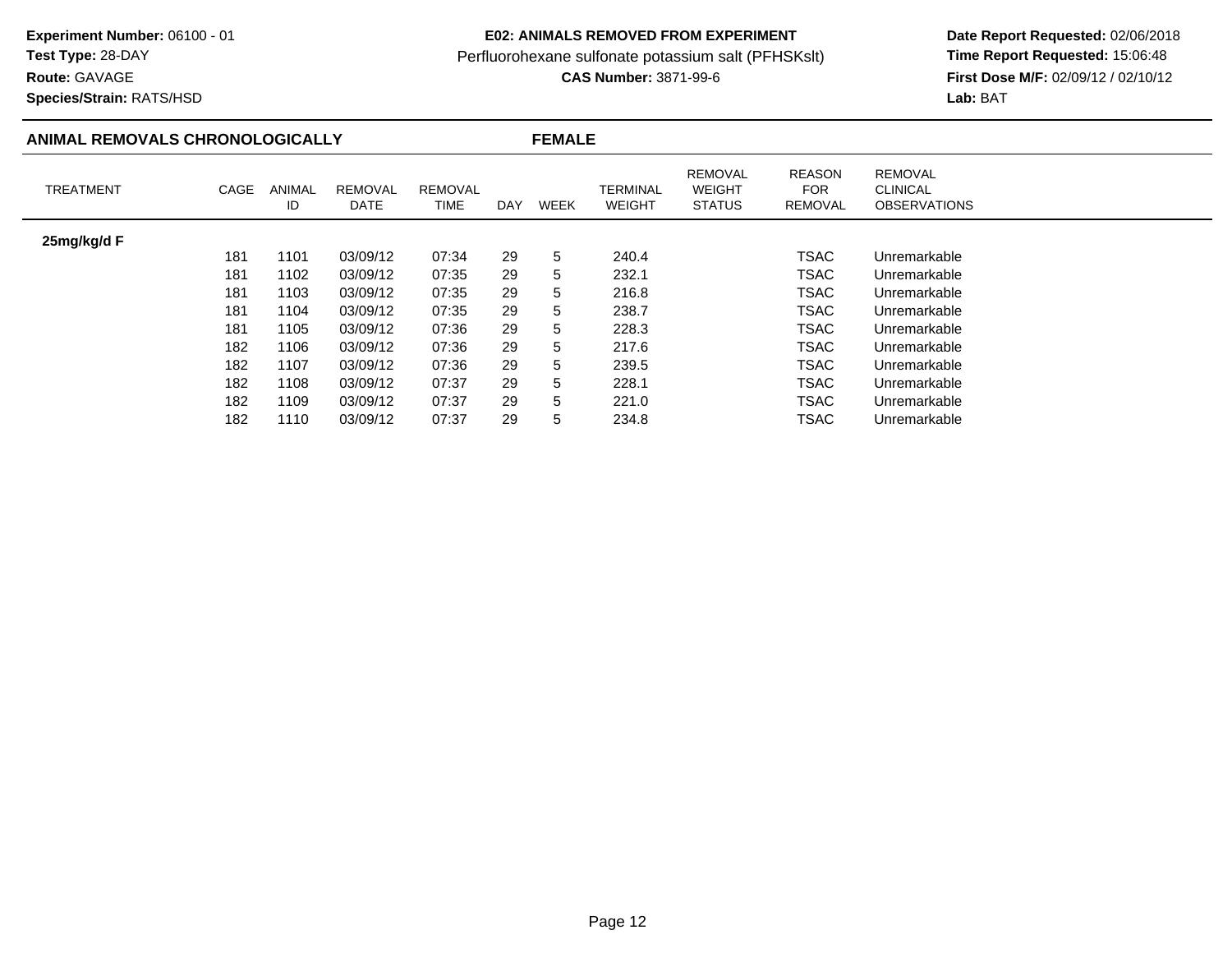**Route:** GAVAGE

**Species/Strain:** RATS/HSD

## **E02: ANIMALS REMOVED FROM EXPERIMENT**

Perfluorohexane sulfonate potassium salt (PFHSKslt)<br>**CAS Number:** 3871-99-6

| ANIMAL REMOVALS CHRONOLOGICALLY |      |                     | <b>FEMALE</b>          |                        |     |             |                           |                                                  |                                               |                                                          |
|---------------------------------|------|---------------------|------------------------|------------------------|-----|-------------|---------------------------|--------------------------------------------------|-----------------------------------------------|----------------------------------------------------------|
| <b>TREATMENT</b>                | CAGE | <b>ANIMAL</b><br>ID | <b>REMOVAL</b><br>DATE | <b>REMOVAL</b><br>TIME | DAY | <b>WEEK</b> | <b>TERMINAL</b><br>WEIGHT | <b>REMOVAL</b><br><b>WEIGHT</b><br><b>STATUS</b> | <b>REASON</b><br><b>FOR</b><br><b>REMOVAL</b> | <b>REMOVAL</b><br><b>CLINICAL</b><br><b>OBSERVATIONS</b> |
| 50mg/kg/d F                     |      |                     |                        |                        |     |             |                           |                                                  |                                               |                                                          |
|                                 | 183  | 1111                | 03/09/12               | 07:38                  | 29  | 5           | 224.3                     |                                                  | <b>TSAC</b>                                   | Unremarkable                                             |
|                                 | 183  | 1112                | 03/09/12               | 07:38                  | 29  | 5           | 243.2                     |                                                  | TSAC                                          | Unremarkable                                             |
|                                 | 183  | 1113                | 03/09/12               | 07:38                  | 29  | 5           | 223.3                     |                                                  | <b>TSAC</b>                                   | Unremarkable                                             |
|                                 | 183  | 1114                | 03/09/12               | 07:38                  | 29  | 5           | 232.0                     |                                                  | <b>TSAC</b>                                   | Unremarkable                                             |
|                                 | 183  | 1115                | 03/09/12               | 07:39                  | 29  | 5           | 243.7                     |                                                  | TSAC                                          | Unremarkable                                             |
|                                 | 184  | 1116                | 03/09/12               | 07:39                  | 29  | 5           | 234.0                     |                                                  | TSAC                                          | Unremarkable                                             |
|                                 | 184  | 1117                | 03/09/12               | 07:40                  | 29  | 5           | 228.0                     |                                                  | <b>TSAC</b>                                   | Unremarkable                                             |
|                                 | 184  | 1118                | 03/09/12               | 07:40                  | 29  | 5           | 228.0                     |                                                  | <b>TSAC</b>                                   | Unremarkable                                             |
|                                 | 184  | 1119                | 03/09/12               | 07:41                  | 29  | 5           | 227.4                     |                                                  | <b>TSAC</b>                                   | Unremarkable                                             |
|                                 | 184  | 1120                | 03/09/12               | 07:41                  | 29  | 5           | 219.6                     |                                                  | TSAC                                          | Unremarkable                                             |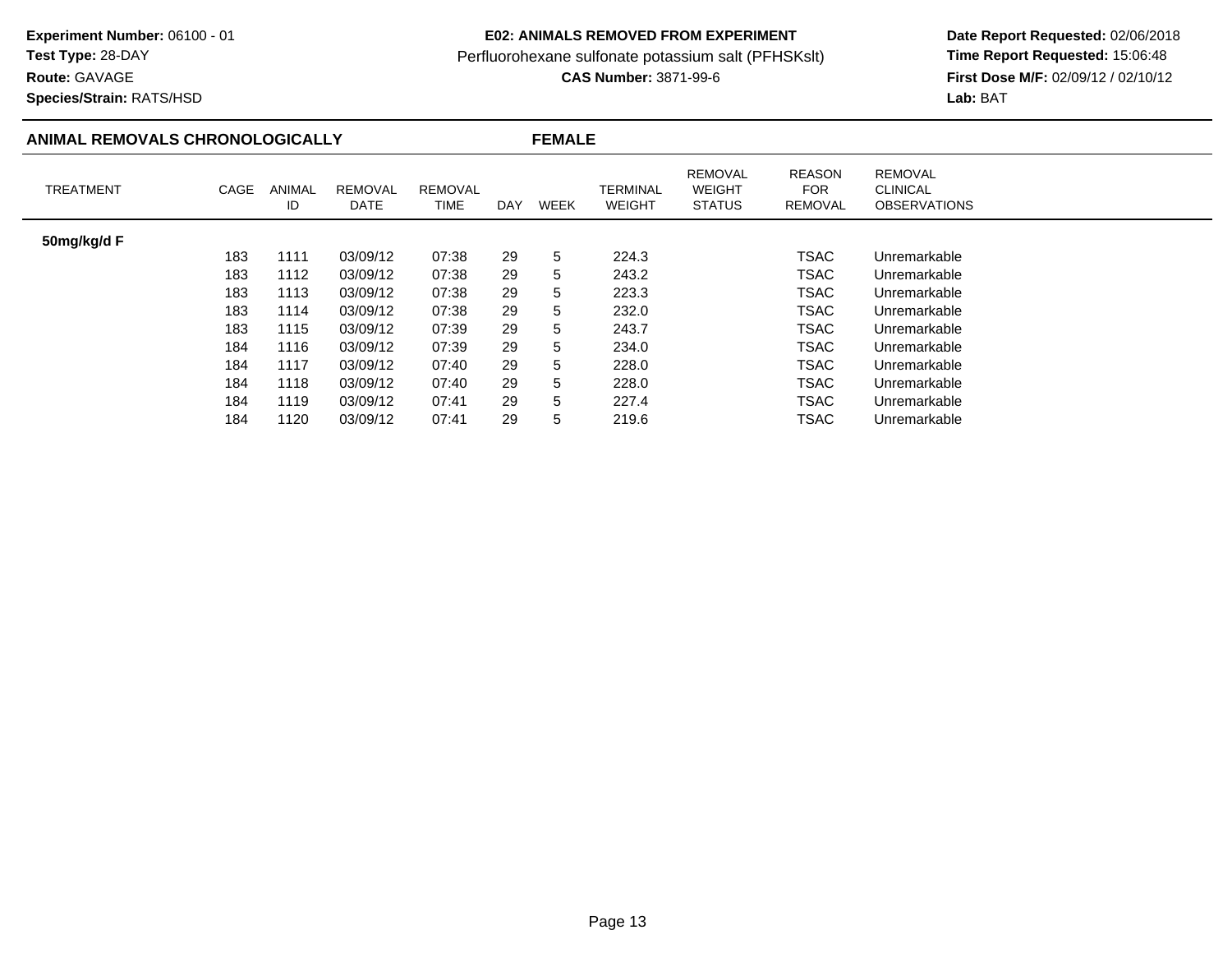**Route:** GAVAGE

**Species/Strain:** RATS/HSD

## **E02: ANIMALS REMOVED FROM EXPERIMENT**

Perfluorohexane sulfonate potassium salt (PFHSKslt)<br>**CAS Number:** 3871-99-6

| <b>ANIMAL REMOVALS BY CAGE</b> |      |                     |                        |                        |            | <b>MALE</b> |                           |                                                  |                                               |                                                          |
|--------------------------------|------|---------------------|------------------------|------------------------|------------|-------------|---------------------------|--------------------------------------------------|-----------------------------------------------|----------------------------------------------------------|
| <b>TREATMENT</b>               | CAGE | <b>ANIMAL</b><br>ID | <b>REMOVAL</b><br>DATE | <b>REMOVAL</b><br>TIME | <b>DAY</b> | WEEK        | TERMINAL<br><b>WEIGHT</b> | <b>REMOVAL</b><br><b>WEIGHT</b><br><b>STATUS</b> | <b>REASON</b><br><b>FOR</b><br><b>REMOVAL</b> | <b>REMOVAL</b><br><b>CLINICAL</b><br><b>OBSERVATIONS</b> |
| 0mg/kg/d M                     |      |                     |                        |                        |            |             |                           |                                                  |                                               |                                                          |
|                                | 161  | 1001                | 03/08/12               | 06:53                  | 29         | 5           | 336.5                     |                                                  | <b>TSAC</b>                                   | Unremarkable                                             |
|                                | 161  | 1002                | 03/08/12               | 06:53                  | 29         | 5           | 331.4                     |                                                  | <b>TSAC</b>                                   | Unremarkable                                             |
|                                | 161  | 1003                | 03/08/12               | 06:54                  | 29         | 5           | 329.4                     |                                                  | TSAC                                          | Unremarkable                                             |
|                                | 161  | 1004                | 03/08/12               | 06:54                  | 29         | 5           | 323.7                     |                                                  | TSAC                                          | Unremarkable                                             |
|                                | 161  | 1005                | 03/08/12               | 06:55                  | 29         | 5           | 347.9                     |                                                  | TSAC                                          | Unremarkable                                             |
|                                | 162  | 1006                | 03/08/12               | 06:56                  | 29         | 5           | 322.0                     |                                                  | <b>TSAC</b>                                   | Unremarkable                                             |
|                                | 162  | 1007                | 03/08/12               | 06:56                  | 29         | 5           | 348.0                     |                                                  | TSAC                                          | Unremarkable                                             |
|                                | 162  | 1008                | 03/08/12               | 06:57                  | 29         | 5           | 296.3                     |                                                  | TSAC                                          | Unremarkable                                             |
|                                | 162  | 1009                | 03/08/12               | 06:57                  | 29         | 5           | 373.0                     |                                                  | TSAC                                          | Unremarkable                                             |
|                                | 162  | 1010                | 03/08/12               | 06:58                  | 29         | 5           | 351.1                     |                                                  | TSAC                                          | Unremarkable                                             |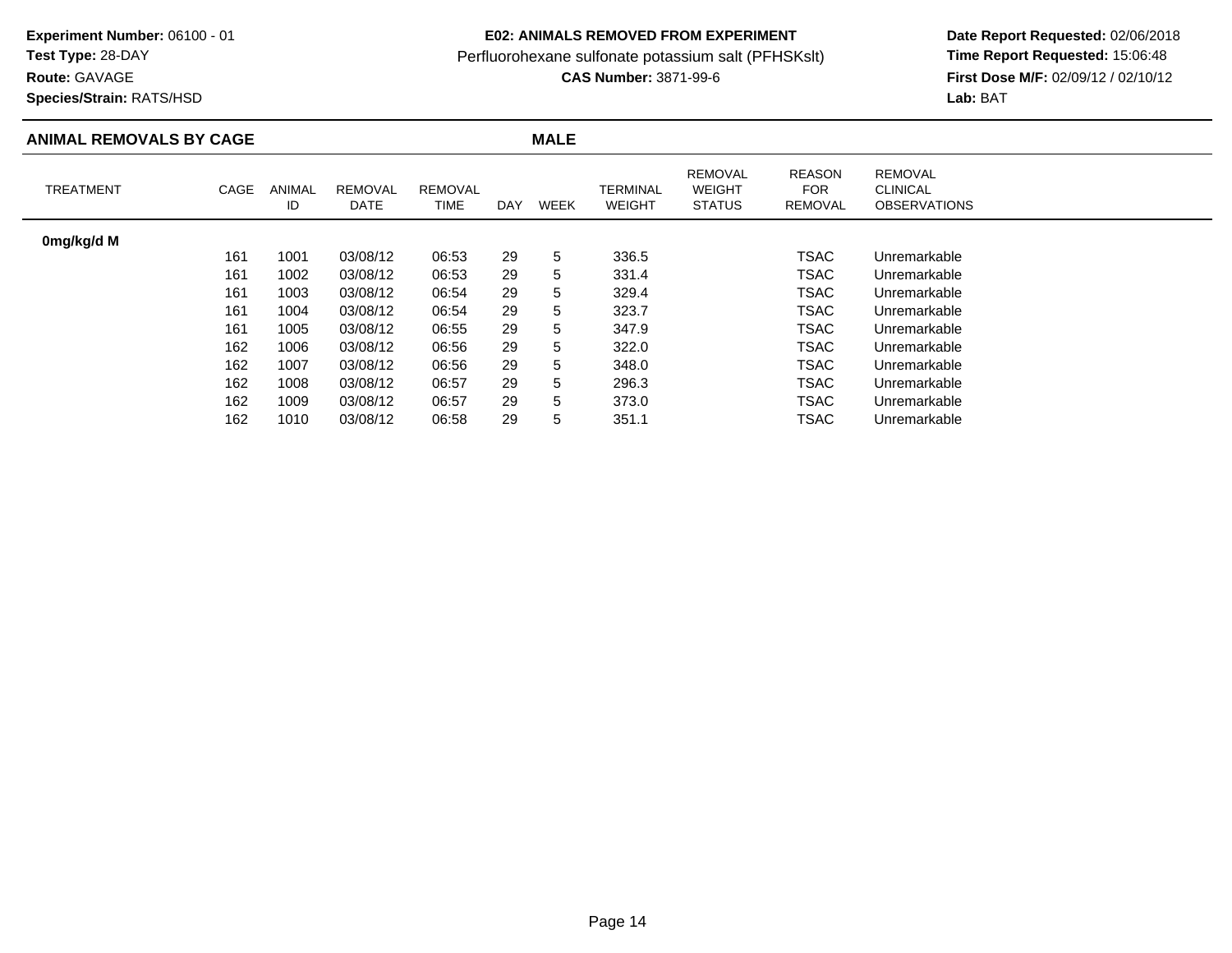**Test Type:** 28-DAY

**Route:** GAVAGE

**Species/Strain:** RATS/HSD

## **E02: ANIMALS REMOVED FROM EXPERIMENT**

Perfluorohexane sulfonate potassium salt (PFHSKslt)<br>**CAS Number:** 3871-99-6

| <b>ANIMAL REMOVALS BY CAGE</b> |      |                     |                        |                        |            | <b>MALE</b> |                           |                                                  |                                        |                                                          |  |
|--------------------------------|------|---------------------|------------------------|------------------------|------------|-------------|---------------------------|--------------------------------------------------|----------------------------------------|----------------------------------------------------------|--|
| <b>TREATMENT</b>               | CAGE | <b>ANIMAL</b><br>ID | <b>REMOVAL</b><br>DATE | <b>REMOVAL</b><br>TIME | <b>DAY</b> | WEEK        | TERMINAL<br><b>WEIGHT</b> | <b>REMOVAL</b><br><b>WEIGHT</b><br><b>STATUS</b> | <b>REASON</b><br><b>FOR</b><br>REMOVAL | <b>REMOVAL</b><br><b>CLINICAL</b><br><b>OBSERVATIONS</b> |  |
| .625mg/kg/d M                  |      |                     |                        |                        |            |             |                           |                                                  |                                        |                                                          |  |
|                                | 163  | 1011                | 03/08/12               | 06:58                  | 29         | 5           | 363.8                     |                                                  | TSAC                                   | Unremarkable                                             |  |
|                                | 163  | 1012                | 03/08/12               | 06:59                  | 29         | 5           | 332.6                     |                                                  | <b>TSAC</b>                            | Unremarkable                                             |  |
|                                | 163  | 1013                | 03/08/12               | 06:59                  | 29         | 5           | 366.3                     |                                                  | <b>TSAC</b>                            | Unremarkable                                             |  |
|                                | 163  | 1014                | 03/08/12               | 07:00                  | 29         | 5           | 352.4                     |                                                  | <b>TSAC</b>                            | Unremarkable                                             |  |
|                                | 163  | 1015                | 03/08/12               | 07:00                  | 29         | 5           | 310.9                     |                                                  | TSAC                                   | Unremarkable                                             |  |
|                                | 164  | 1016                | 03/08/12               | 07:01                  | 29         | 5           | 329.9                     |                                                  | TSAC                                   | Unremarkable                                             |  |
|                                | 164  | 1017                | 03/08/12               | 07:01                  | 29         | 5           | 376.2                     |                                                  | <b>TSAC</b>                            | Unremarkable                                             |  |
|                                | 164  | 1018                | 03/08/12               | 07:01                  | 29         | 5           | 365.3                     |                                                  | <b>TSAC</b>                            | Unremarkable                                             |  |
|                                | 164  | 1019                | 03/08/12               | 07:02                  | 29         | 5           | 310.0                     |                                                  | TSAC                                   | Unremarkable                                             |  |
|                                | 164  | 1020                | 03/08/12               | 07:02                  | 29         | 5           | 352.9                     |                                                  | TSAC                                   | Unremarkable                                             |  |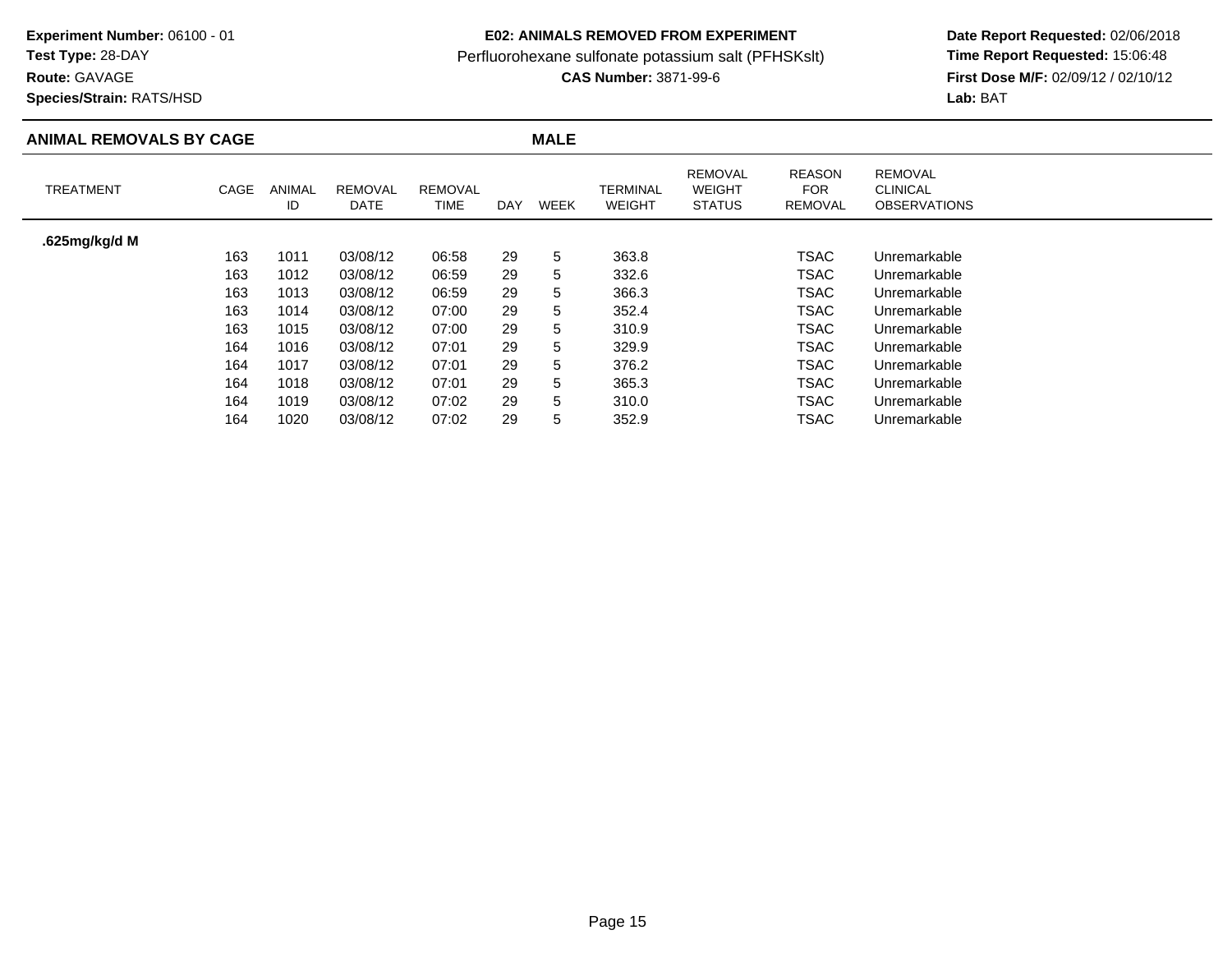**Test Type:** 28-DAY

**Route:** GAVAGE

**Species/Strain:** RATS/HSD

## **E02: ANIMALS REMOVED FROM EXPERIMENT**

Perfluorohexane sulfonate potassium salt (PFHSKslt)<br>**CAS Number:** 3871-99-6

| <b>ANIMAL REMOVALS BY CAGE</b> |      |              |                               |                               |     | <b>MALE</b> |                           |                                                  |                                               |                                                          |
|--------------------------------|------|--------------|-------------------------------|-------------------------------|-----|-------------|---------------------------|--------------------------------------------------|-----------------------------------------------|----------------------------------------------------------|
| <b>TREATMENT</b>               | CAGE | ANIMAL<br>ID | <b>REMOVAL</b><br><b>DATE</b> | <b>REMOVAL</b><br><b>TIME</b> | DAY | WEEK        | TERMINAL<br><b>WEIGHT</b> | <b>REMOVAL</b><br><b>WEIGHT</b><br><b>STATUS</b> | <b>REASON</b><br><b>FOR</b><br><b>REMOVAL</b> | <b>REMOVAL</b><br><b>CLINICAL</b><br><b>OBSERVATIONS</b> |
| 1.25mg/kg/d M                  |      |              |                               |                               |     |             |                           |                                                  |                                               |                                                          |
|                                | 165  | 1021         | 03/08/12                      | 07:03                         | 29  | 5           | 353.5                     |                                                  | TSAC                                          | Unremarkable                                             |
|                                | 165  | 1022         | 03/08/12                      | 07:03                         | 29  | 5           | 327.6                     |                                                  | TSAC                                          | Unremarkable                                             |
|                                | 165  | 1023         | 03/08/12                      | 07:04                         | 29  | 5           | 314.4                     |                                                  | <b>TSAC</b>                                   | Unremarkable                                             |
|                                | 165  | 1024         | 03/08/12                      | 07:04                         | 29  | 5           | 349.1                     |                                                  | <b>TSAC</b>                                   | Unremarkable                                             |
|                                | 165  | 1025         | 03/08/12                      | 07:04                         | 29  | 5           | 375.7                     |                                                  | <b>TSAC</b>                                   | Unremarkable                                             |
|                                | 166  | 1026         | 03/08/12                      | 07:05                         | 29  | 5           | 320.9                     |                                                  | TSAC                                          | Unremarkable                                             |
|                                | 166  | 1027         | 03/08/12                      | 07:05                         | 29  | 5           | 347.4                     |                                                  | <b>TSAC</b>                                   | Unremarkable                                             |
|                                | 166  | 1028         | 03/08/12                      | 07:06                         | 29  | 5           | 369.4                     |                                                  | <b>TSAC</b>                                   | Unremarkable                                             |
|                                | 166  | 1029         | 03/08/12                      | 07:06                         | 29  | 5           | 327.5                     |                                                  | <b>TSAC</b>                                   | Unremarkable                                             |
|                                | 166  | 1030         | 03/08/12                      | 07:06                         | 29  | 5           | 333.2                     |                                                  | TSAC                                          | Unremarkable                                             |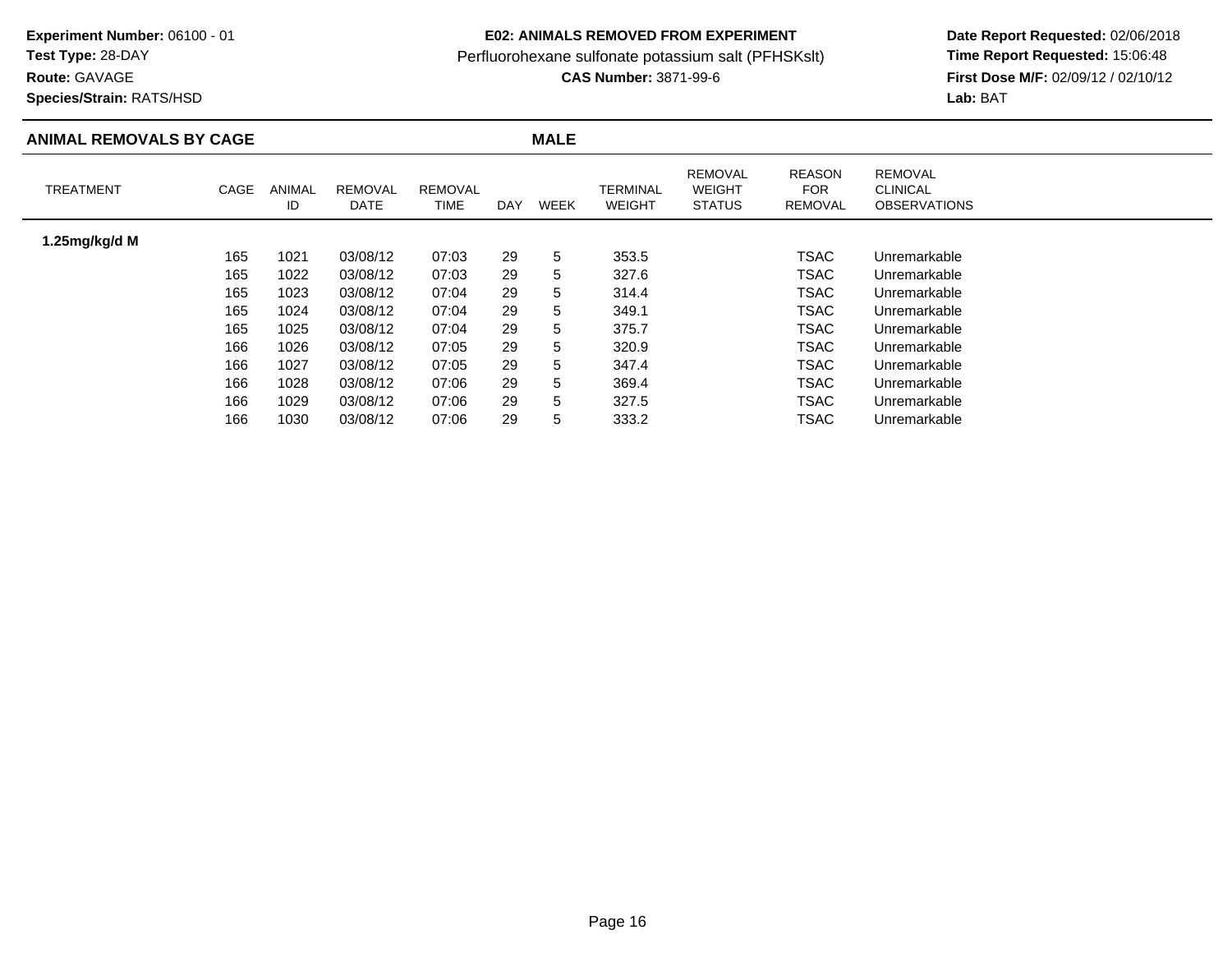**Route:** GAVAGE

**Species/Strain:** RATS/HSD

## **E02: ANIMALS REMOVED FROM EXPERIMENT**

Perfluorohexane sulfonate potassium salt (PFHSKslt)<br>**CAS Number:** 3871-99-6

| <b>ANIMAL REMOVALS BY CAGE</b> |      |                     |                        |                        |            | <b>MALE</b> |                           |                                                  |                                        |                                                          |
|--------------------------------|------|---------------------|------------------------|------------------------|------------|-------------|---------------------------|--------------------------------------------------|----------------------------------------|----------------------------------------------------------|
| <b>TREATMENT</b>               | CAGE | <b>ANIMAL</b><br>ID | <b>REMOVAL</b><br>DATE | <b>REMOVAL</b><br>TIME | <b>DAY</b> | WEEK        | TERMINAL<br><b>WEIGHT</b> | <b>REMOVAL</b><br><b>WEIGHT</b><br><b>STATUS</b> | <b>REASON</b><br><b>FOR</b><br>REMOVAL | <b>REMOVAL</b><br><b>CLINICAL</b><br><b>OBSERVATIONS</b> |
| 2.5mg/kg/d M                   |      |                     |                        |                        |            |             |                           |                                                  |                                        |                                                          |
|                                | 167  | 1031                | 03/08/12               | 07:07                  | 29         | 5           | 330.7                     |                                                  | TSAC                                   | Unremarkable                                             |
|                                | 167  | 1032                | 03/08/12               | 07:07                  | 29         | 5           | 326.9                     |                                                  | <b>TSAC</b>                            | Unremarkable                                             |
|                                | 167  | 1033                | 03/08/12               | 07:08                  | 29         | 5           | 340.4                     |                                                  | <b>TSAC</b>                            | Unremarkable                                             |
|                                | 167  | 1034                | 03/08/12               | 07:08                  | 29         | 5           | 350.2                     |                                                  | <b>TSAC</b>                            | Unremarkable                                             |
|                                | 167  | 1035                | 03/08/12               | 07:09                  | 29         | 5           | 340.9                     |                                                  | TSAC                                   | Unremarkable                                             |
|                                | 168  | 1036                | 03/08/12               | 07:09                  | 29         | 5           | 331.2                     |                                                  | TSAC                                   | Unremarkable                                             |
|                                | 168  | 1037                | 03/08/12               | 07:10                  | 29         | 5           | 360.8                     |                                                  | <b>TSAC</b>                            | Unremarkable                                             |
|                                | 168  | 1038                | 03/08/12               | 07:10                  | 29         | 5           | 328.2                     |                                                  | <b>TSAC</b>                            | Unremarkable                                             |
|                                | 168  | 1039                | 03/08/12               | 07:11                  | 29         | 5           | 381.6                     |                                                  | TSAC                                   | Unremarkable                                             |
|                                | 168  | 1040                | 03/08/12               | 07:11                  | 29         | 5           | 336.5                     |                                                  | TSAC                                   | Unremarkable                                             |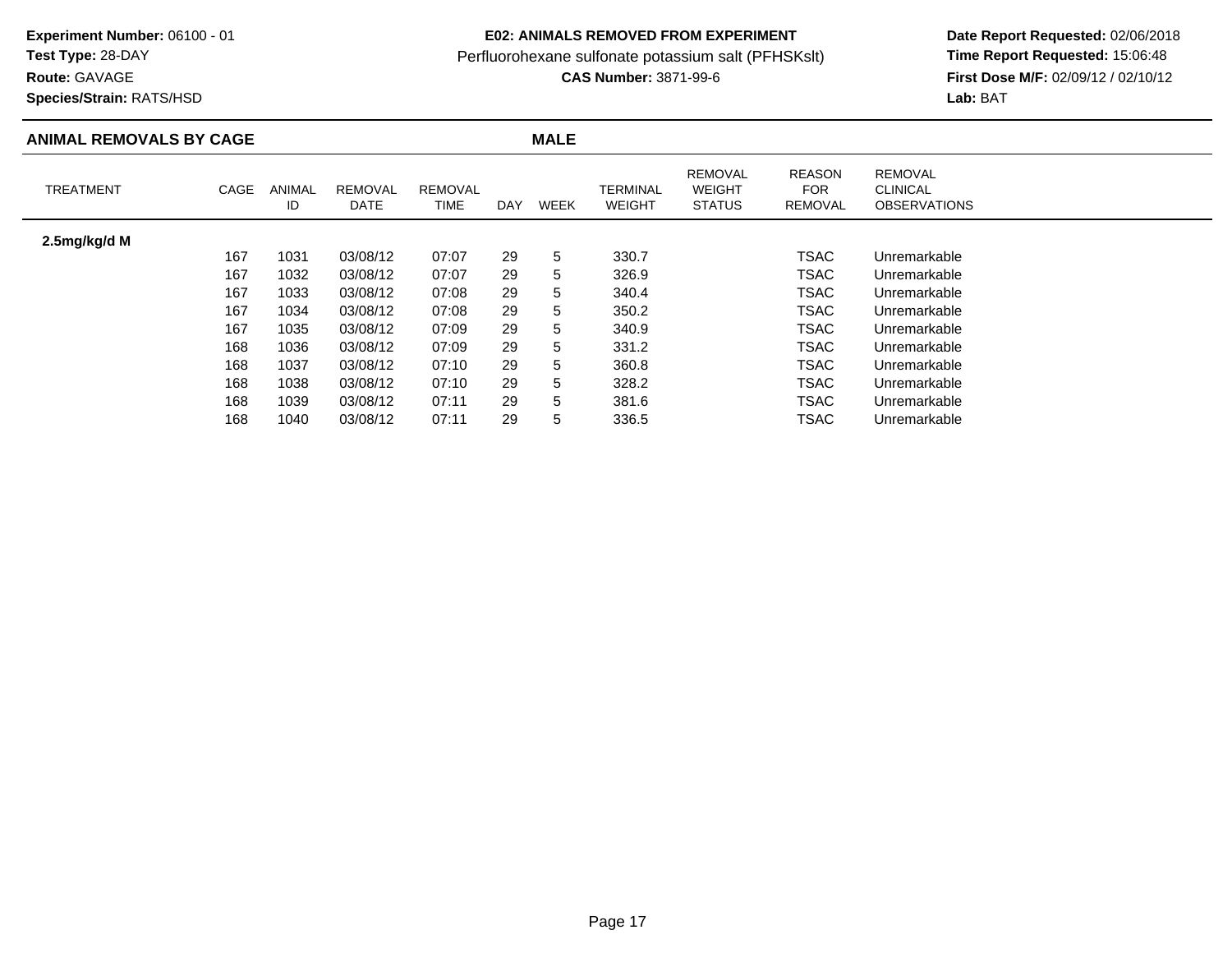**Route:** GAVAGE

**Species/Strain:** RATS/HSD

## **E02: ANIMALS REMOVED FROM EXPERIMENT**

Perfluorohexane sulfonate potassium salt (PFHSKslt)<br>**CAS Number:** 3871-99-6

| <b>ANIMAL REMOVALS BY CAGE</b> |      |              |                               |                        |            | <b>MALE</b> |                           |                                                  |                                        |                                                          |  |
|--------------------------------|------|--------------|-------------------------------|------------------------|------------|-------------|---------------------------|--------------------------------------------------|----------------------------------------|----------------------------------------------------------|--|
| <b>TREATMENT</b>               | CAGE | ANIMAL<br>ID | <b>REMOVAL</b><br><b>DATE</b> | <b>REMOVAL</b><br>TIME | <b>DAY</b> | WEEK        | TERMINAL<br><b>WEIGHT</b> | <b>REMOVAL</b><br><b>WEIGHT</b><br><b>STATUS</b> | <b>REASON</b><br><b>FOR</b><br>REMOVAL | <b>REMOVAL</b><br><b>CLINICAL</b><br><b>OBSERVATIONS</b> |  |
| 5mg/kg/d M                     |      |              |                               |                        |            |             |                           |                                                  |                                        |                                                          |  |
|                                | 169  | 1041         | 03/08/12                      | 07:12                  | 29         | 5           | 351.5                     |                                                  | TSAC                                   | Unremarkable                                             |  |
|                                | 169  | 1042         | 03/08/12                      | 07:12                  | 29         | 5           | 363.1                     |                                                  | TSAC                                   | Unremarkable                                             |  |
|                                | 169  | 1043         | 03/08/12                      | 07:12                  | 29         | 5           | 337.4                     |                                                  | TSAC                                   | Unremarkable                                             |  |
|                                | 169  | 1044         | 03/08/12                      | 07:13                  | 29         | 5           | 340.2                     |                                                  | <b>TSAC</b>                            | Unremarkable                                             |  |
|                                | 169  | 1045         | 03/08/12                      | 07:13                  | 29         | 5           | 329.8                     |                                                  | <b>TSAC</b>                            | Unremarkable                                             |  |
|                                | 170  | 1046         | 03/08/12                      | 07:14                  | 29         | 5           | 366.2                     |                                                  | TSAC                                   | Unremarkable                                             |  |
|                                | 170  | 1047         | 03/08/12                      | 07:14                  | 29         | 5           | 338.0                     |                                                  | TSAC                                   | Unremarkable                                             |  |
|                                | 170  | 1048         | 03/08/12                      | 07:14                  | 29         | 5           | 336.9                     |                                                  | <b>TSAC</b>                            | Unremarkable                                             |  |
|                                | 170  | 1049         | 03/08/12                      | 07:15                  | 29         | 5           | 319.1                     |                                                  | TSAC                                   | Unremarkable                                             |  |
|                                | 170  | 1050         | 03/08/12                      | 07:15                  | 29         | 5           | 326.4                     |                                                  | TSAC                                   | Unremarkable                                             |  |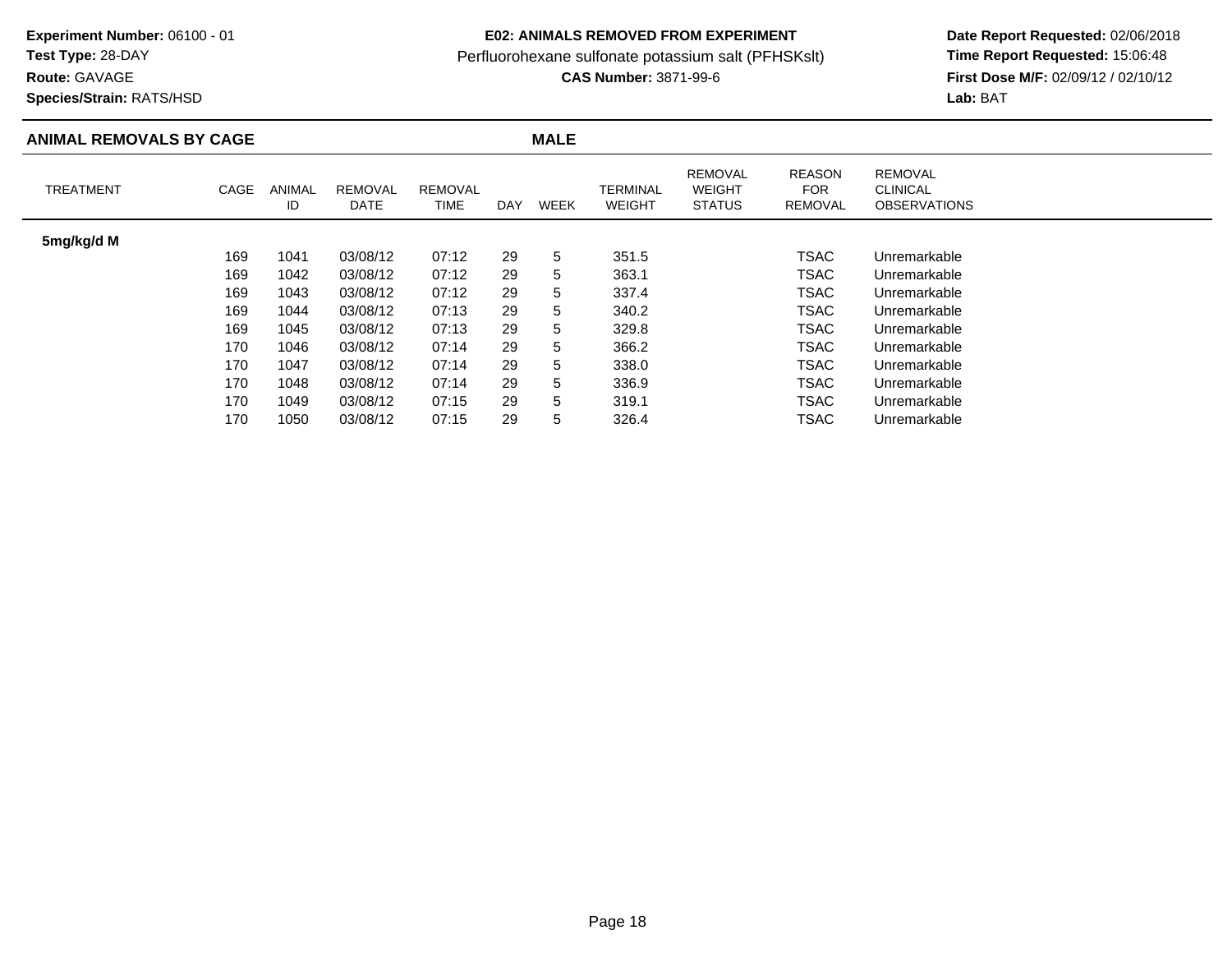**Test Type:** 28-DAY

**Route:** GAVAGE

**Species/Strain:** RATS/HSD

## **E02: ANIMALS REMOVED FROM EXPERIMENT**

Perfluorohexane sulfonate potassium salt (PFHSKslt)<br>**CAS Number:** 3871-99-6

| <b>ANIMAL REMOVALS BY CAGE</b> |      |              |                        |                               |     | <b>MALE</b> |                           |                                                  |                                               |                                                          |
|--------------------------------|------|--------------|------------------------|-------------------------------|-----|-------------|---------------------------|--------------------------------------------------|-----------------------------------------------|----------------------------------------------------------|
| <b>TREATMENT</b>               | CAGE | ANIMAL<br>ID | <b>REMOVAL</b><br>DATE | <b>REMOVAL</b><br><b>TIME</b> | DAY | WEEK        | TERMINAL<br><b>WEIGHT</b> | <b>REMOVAL</b><br><b>WEIGHT</b><br><b>STATUS</b> | <b>REASON</b><br><b>FOR</b><br><b>REMOVAL</b> | <b>REMOVAL</b><br><b>CLINICAL</b><br><b>OBSERVATIONS</b> |
| 10mg/kg/d M                    |      |              |                        |                               |     |             |                           |                                                  |                                               |                                                          |
|                                | 171  | 1051         | 03/08/12               | 07:16                         | 29  | 5           | 353.0                     |                                                  | <b>TSAC</b>                                   | Unremarkable                                             |
|                                | 171  | 1052         | 03/08/12               | 07:16                         | 29  | 5           | 326.9                     |                                                  | <b>TSAC</b>                                   | Unremarkable                                             |
|                                | 171  | 1053         | 03/08/12               | 07:17                         | 29  | 5           | 347.2                     |                                                  | TSAC                                          | Unremarkable                                             |
|                                | 171  | 1054         | 03/08/12               | 07:17                         | 29  | 5           | 306.9                     |                                                  | TSAC                                          | Unremarkable                                             |
|                                | 171  | 1055         | 03/08/12               | 07:18                         | 29  | 5           | 329.4                     |                                                  | TSAC                                          | Unremarkable                                             |
|                                | 172  | 1056         | 03/08/12               | 07:18                         | 29  | 5           | 363.0                     |                                                  | TSAC                                          | Unremarkable                                             |
|                                | 172  | 1057         | 03/08/12               | 07:19                         | 29  | 5           | 323.8                     |                                                  | TSAC                                          | Unremarkable                                             |
|                                | 172  | 1058         | 03/08/12               | 07:19                         | 29  | 5           | 357.7                     |                                                  | <b>TSAC</b>                                   | Unremarkable                                             |
|                                | 172  | 1059         | 03/08/12               | 07:20                         | 29  | 5           | 330.5                     |                                                  | <b>TSAC</b>                                   | Unremarkable                                             |
|                                | 172  | 1060         | 03/08/12               | 07:20                         | 29  | 5           | 316.0                     |                                                  | TSAC                                          | Unremarkable                                             |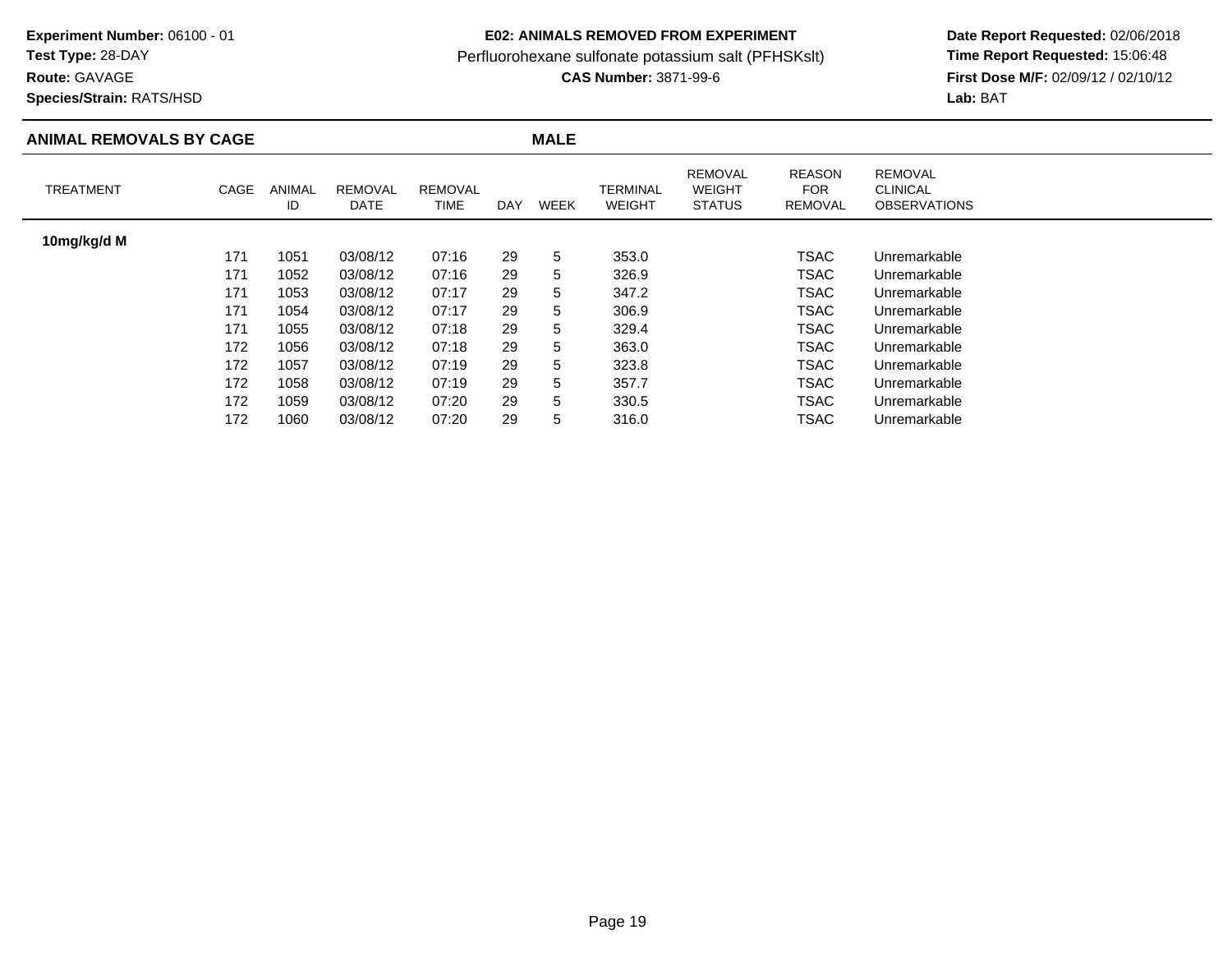# **Test Type:** 28-DAY

**Route:** GAVAGE

**Species/Strain:** RATS/HSD

## **E02: ANIMALS REMOVED FROM EXPERIMENT**

Perfluorohexane sulfonate potassium salt (PFHSKslt)<br>**CAS Number:** 3871-99-6

| <b>ANIMAL REMOVALS BY CAGE</b> |      |              |                               | <b>FEMALE</b>          |            |             |                           |                                                  |                                        |                                                          |
|--------------------------------|------|--------------|-------------------------------|------------------------|------------|-------------|---------------------------|--------------------------------------------------|----------------------------------------|----------------------------------------------------------|
| <b>TREATMENT</b>               | CAGE | ANIMAL<br>ID | <b>REMOVAL</b><br><b>DATE</b> | <b>REMOVAL</b><br>TIME | <b>DAY</b> | <b>WEEK</b> | TERMINAL<br><b>WEIGHT</b> | <b>REMOVAL</b><br><b>WEIGHT</b><br><b>STATUS</b> | <b>REASON</b><br><b>FOR</b><br>REMOVAL | <b>REMOVAL</b><br><b>CLINICAL</b><br><b>OBSERVATIONS</b> |
| 0mg/kg/d F                     |      |              |                               |                        |            |             |                           |                                                  |                                        |                                                          |
|                                | 173  | 1061         | 03/09/12                      | 07:19                  | 29         | 5           | 225.9                     |                                                  | TSAC                                   | Unremarkable                                             |
|                                | 173  | 1062         | 03/09/12                      | 07:19                  | 29         | 5           | 225.9                     |                                                  | TSAC                                   | Unremarkable                                             |
|                                | 173  | 1063         | 03/09/12                      | 07:20                  | 29         | 5           | 221.7                     |                                                  | TSAC                                   | Unremarkable                                             |
|                                | 173  | 1064         | 03/09/12                      | 07:20                  | 29         | 5           | 229.0                     |                                                  | <b>TSAC</b>                            | Unremarkable                                             |
|                                | 173  | 1065         | 03/09/12                      | 07:20                  | 29         | 5           | 225.3                     |                                                  | <b>TSAC</b>                            | Unremarkable                                             |
|                                | 174  | 1066         | 03/09/12                      | 07:21                  | 29         | 5           | 225.6                     |                                                  | TSAC                                   | Unremarkable                                             |
|                                | 174  | 1067         | 03/09/12                      | 07:21                  | 29         | 5           | 209.8                     |                                                  | TSAC                                   | Unremarkable                                             |
|                                | 174  | 1068         | 03/09/12                      | 07:22                  | 29         | 5           | 226.1                     |                                                  | <b>TSAC</b>                            | Unremarkable                                             |
|                                | 174  | 1069         | 03/09/12                      | 07:22                  | 29         | 5           | 205.7                     |                                                  | TSAC                                   | Unremarkable                                             |
|                                | 174  | 1070         | 03/09/12                      | 07:23                  | 29         | 5           | 239.6                     |                                                  | TSAC                                   | Unremarkable                                             |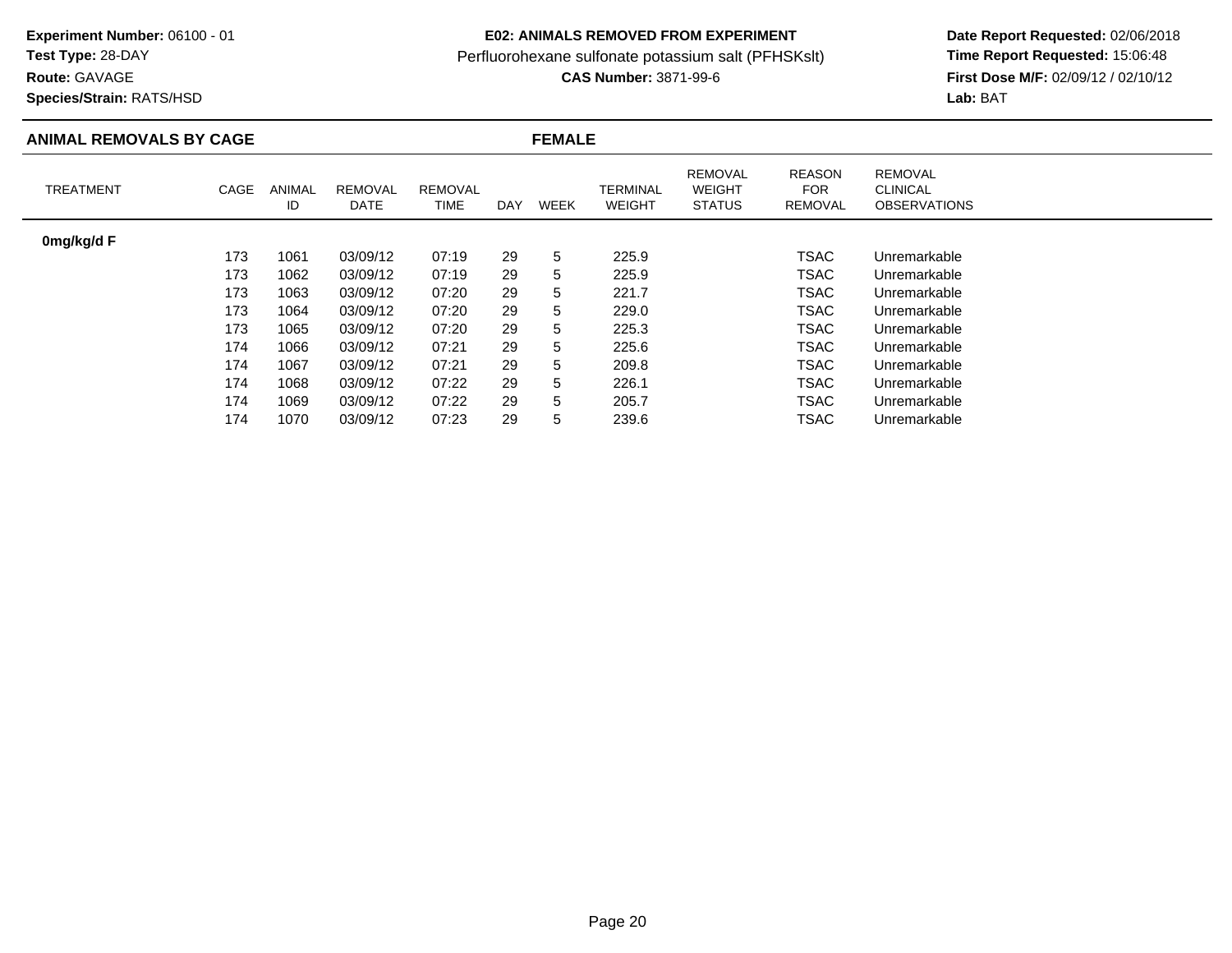**Test Type:** 28-DAY

**Route:** GAVAGE

**Species/Strain:** RATS/HSD

## **E02: ANIMALS REMOVED FROM EXPERIMENT**

Perfluorohexane sulfonate potassium salt (PFHSKslt)<br>**CAS Number:** 3871-99-6

| <b>ANIMAL REMOVALS BY CAGE</b> |      |              |                        |                        |            | <b>FEMALE</b> |                                  |                                                  |                                        |                                                          |  |  |  |
|--------------------------------|------|--------------|------------------------|------------------------|------------|---------------|----------------------------------|--------------------------------------------------|----------------------------------------|----------------------------------------------------------|--|--|--|
| <b>TREATMENT</b>               | CAGE | ANIMAL<br>ID | <b>REMOVAL</b><br>DATE | <b>REMOVAL</b><br>TIME | <b>DAY</b> | <b>WEEK</b>   | <b>TERMINAL</b><br><b>WEIGHT</b> | <b>REMOVAL</b><br><b>WEIGHT</b><br><b>STATUS</b> | <b>REASON</b><br><b>FOR</b><br>REMOVAL | <b>REMOVAL</b><br><b>CLINICAL</b><br><b>OBSERVATIONS</b> |  |  |  |
| 3.12mg/kg/d F                  |      |              |                        |                        |            |               |                                  |                                                  |                                        |                                                          |  |  |  |
|                                | 175  | 1071         | 03/09/12               | 07:23                  | 29         | 5             | 220.7                            |                                                  | <b>TSAC</b>                            | Unremarkable                                             |  |  |  |
|                                | 175  | 1072         | 03/09/12               | 07:24                  | 29         | 5             | 242.6                            |                                                  | TSAC                                   | Unremarkable                                             |  |  |  |
|                                | 175  | 1073         | 03/09/12               | 07:24                  | 29         | 5             | 242.3                            |                                                  | TSAC                                   | Unremarkable                                             |  |  |  |
|                                | 175  | 1074         | 03/09/12               | 07:25                  | 29         | 5             | 220.7                            |                                                  | <b>TSAC</b>                            | Unremarkable                                             |  |  |  |
|                                | 175  | 1075         | 03/09/12               | 07:25                  | 29         | 5             | 242.7                            |                                                  | TSAC                                   | Unremarkable                                             |  |  |  |
|                                | 176  | 1076         | 03/09/12               | 07:26                  | 29         | 5             | 253.5                            |                                                  | <b>TSAC</b>                            | Unremarkable                                             |  |  |  |
|                                | 176  | 1077         | 03/09/12               | 07:26                  | 29         | 5             | 225.2                            |                                                  | <b>TSAC</b>                            | Unremarkable                                             |  |  |  |
|                                | 176  | 1078         | 03/09/12               | 07:26                  | 29         | 5             | 222.9                            |                                                  | <b>TSAC</b>                            | Unremarkable                                             |  |  |  |
|                                | 176  | 1079         | 03/09/12               | 07:27                  | 29         | 5             | 230.1                            |                                                  | TSAC                                   | Unremarkable                                             |  |  |  |
|                                | 176  | 1080         | 03/09/12               | 07:27                  | 29         | 5             | 232.0                            |                                                  | TSAC                                   | Unremarkable                                             |  |  |  |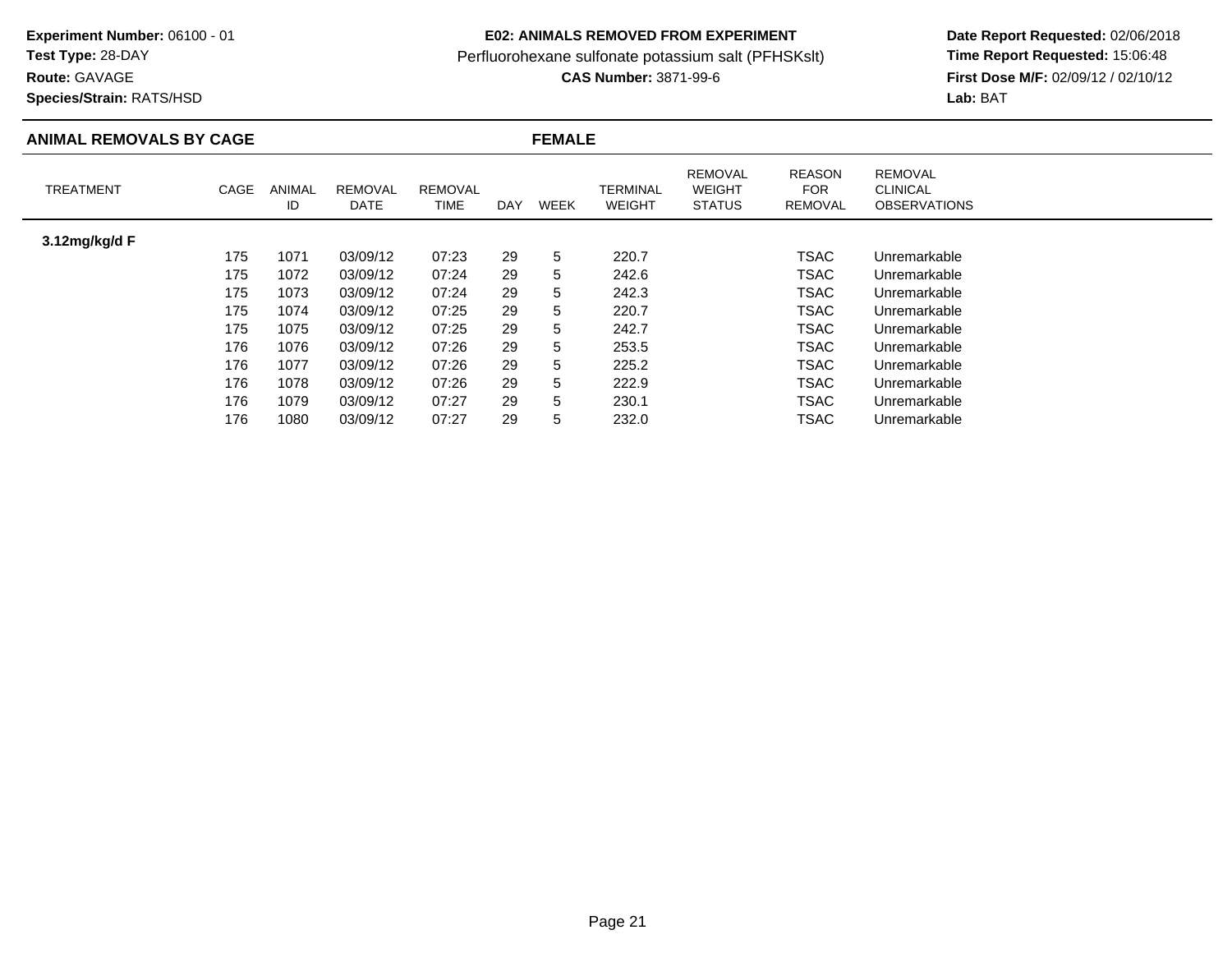**Test Type:** 28-DAY

## **Route:** GAVAGE

**Species/Strain:** RATS/HSD

## **E02: ANIMALS REMOVED FROM EXPERIMENT**

Perfluorohexane sulfonate potassium salt (PFHSKslt)<br>**CAS Number:** 3871-99-6

| <b>ANIMAL REMOVALS BY CAGE</b> |      |              | <b>FEMALE</b>          |                               |     |      |                           |                                                  |                                               |                                                          |  |
|--------------------------------|------|--------------|------------------------|-------------------------------|-----|------|---------------------------|--------------------------------------------------|-----------------------------------------------|----------------------------------------------------------|--|
| <b>TREATMENT</b>               | CAGE | ANIMAL<br>ID | <b>REMOVAL</b><br>DATE | <b>REMOVAL</b><br><b>TIME</b> | DAY | WEEK | TERMINAL<br><b>WEIGHT</b> | <b>REMOVAL</b><br><b>WEIGHT</b><br><b>STATUS</b> | <b>REASON</b><br><b>FOR</b><br><b>REMOVAL</b> | <b>REMOVAL</b><br><b>CLINICAL</b><br><b>OBSERVATIONS</b> |  |
| 6.25mg/kg/d F                  |      |              |                        |                               |     |      |                           |                                                  |                                               |                                                          |  |
|                                | 177  | 1081         | 03/09/12               | 07:27                         | 29  | 5    | 227.8                     |                                                  | <b>TSAC</b>                                   | Unremarkable                                             |  |
|                                | 177  | 1082         | 03/09/12               | 07:28                         | 29  | 5    | 239.5                     |                                                  | <b>TSAC</b>                                   | Unremarkable                                             |  |
|                                | 177  | 1083         | 03/09/12               | 07:28                         | 29  | 5    | 221.6                     |                                                  | TSAC                                          | Unremarkable                                             |  |
|                                | 177  | 1084         | 03/09/12               | 07:28                         | 29  | 5    | 237.9                     |                                                  | TSAC                                          | Unremarkable                                             |  |
|                                | 177  | 1085         | 03/09/12               | 07:28                         | 29  | 5    | 248.8                     |                                                  | TSAC                                          | Unremarkable                                             |  |
|                                | 178  | 1086         | 03/09/12               | 07:29                         | 29  | 5    | 216.2                     |                                                  | TSAC                                          | Unremarkable                                             |  |
|                                | 178  | 1087         | 03/09/12               | 07:29                         | 29  | 5    | 251.1                     |                                                  | TSAC                                          | Unremarkable                                             |  |
|                                | 178  | 1088         | 03/09/12               | 07:29                         | 29  | 5    | 260.9                     |                                                  | <b>TSAC</b>                                   | Unremarkable                                             |  |
|                                | 178  | 1089         | 03/09/12               | 07:30                         | 29  | 5    | 231.9                     |                                                  | <b>TSAC</b>                                   | Unremarkable                                             |  |
|                                | 178  | 1090         | 03/09/12               | 07:30                         | 29  | 5    | 226.2                     |                                                  | TSAC                                          | Unremarkable                                             |  |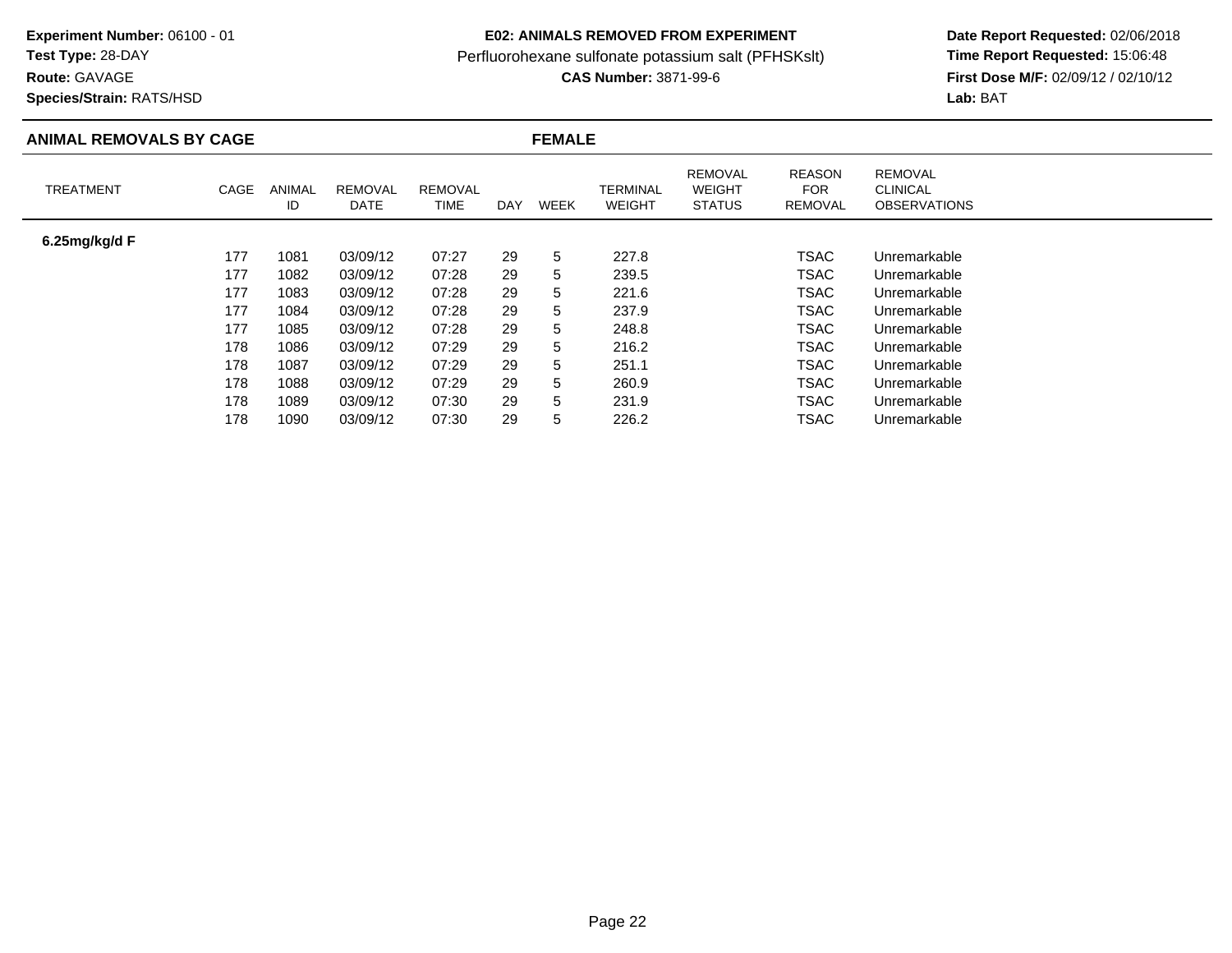**Test Type:** 28-DAY

**Route:** GAVAGE

**Species/Strain:** RATS/HSD

## **E02: ANIMALS REMOVED FROM EXPERIMENT**

Perfluorohexane sulfonate potassium salt (PFHSKslt)<br>**CAS Number:** 3871-99-6

| <b>ANIMAL REMOVALS BY CAGE</b> |      |              |                        |                        | <b>FEMALE</b> |             |                                  |                                                  |                                        |                                                          |  |
|--------------------------------|------|--------------|------------------------|------------------------|---------------|-------------|----------------------------------|--------------------------------------------------|----------------------------------------|----------------------------------------------------------|--|
| <b>TREATMENT</b>               | CAGE | ANIMAL<br>ID | <b>REMOVAL</b><br>DATE | <b>REMOVAL</b><br>TIME | <b>DAY</b>    | <b>WEEK</b> | <b>TERMINAL</b><br><b>WEIGHT</b> | <b>REMOVAL</b><br><b>WEIGHT</b><br><b>STATUS</b> | <b>REASON</b><br><b>FOR</b><br>REMOVAL | <b>REMOVAL</b><br><b>CLINICAL</b><br><b>OBSERVATIONS</b> |  |
| 12.5mg/kg/d F                  |      |              |                        |                        |               |             |                                  |                                                  |                                        |                                                          |  |
|                                | 179  | 1091         | 03/09/12               | 07:30                  | 29            | 5           | 217.3                            |                                                  | <b>TSAC</b>                            | Unremarkable                                             |  |
|                                | 179  | 1092         | 03/09/12               | 07:31                  | 29            | 5           | 240.3                            |                                                  | TSAC                                   | Unremarkable                                             |  |
|                                | 179  | 1093         | 03/09/12               | 07:31                  | 29            | 5           | 233.0                            |                                                  | TSAC                                   | Unremarkable                                             |  |
|                                | 179  | 1094         | 03/09/12               | 07:31                  | 29            | 5           | 202.9                            |                                                  | <b>TSAC</b>                            | Unremarkable                                             |  |
|                                | 179  | 1095         | 03/09/12               | 07:32                  | 29            | 5           | 221.3                            |                                                  | TSAC                                   | Unremarkable                                             |  |
|                                | 180  | 1096         | 03/09/12               | 07:32                  | 29            | 5           | 235.5                            |                                                  | <b>TSAC</b>                            | Unremarkable                                             |  |
|                                | 180  | 1097         | 03/09/12               | 07:33                  | 29            | 5           | 222.5                            |                                                  | <b>TSAC</b>                            | Unremarkable                                             |  |
|                                | 180  | 1098         | 03/09/12               | 07:33                  | 29            | 5           | 234.4                            |                                                  | <b>TSAC</b>                            | Unremarkable                                             |  |
|                                | 180  | 1099         | 03/09/12               | 07:34                  | 29            | 5           | 229.5                            |                                                  | TSAC                                   | Unremarkable                                             |  |
|                                | 180  | 1100         | 03/09/12               | 07:34                  | 29            | 5           | 233.3                            |                                                  | TSAC                                   | Unremarkable                                             |  |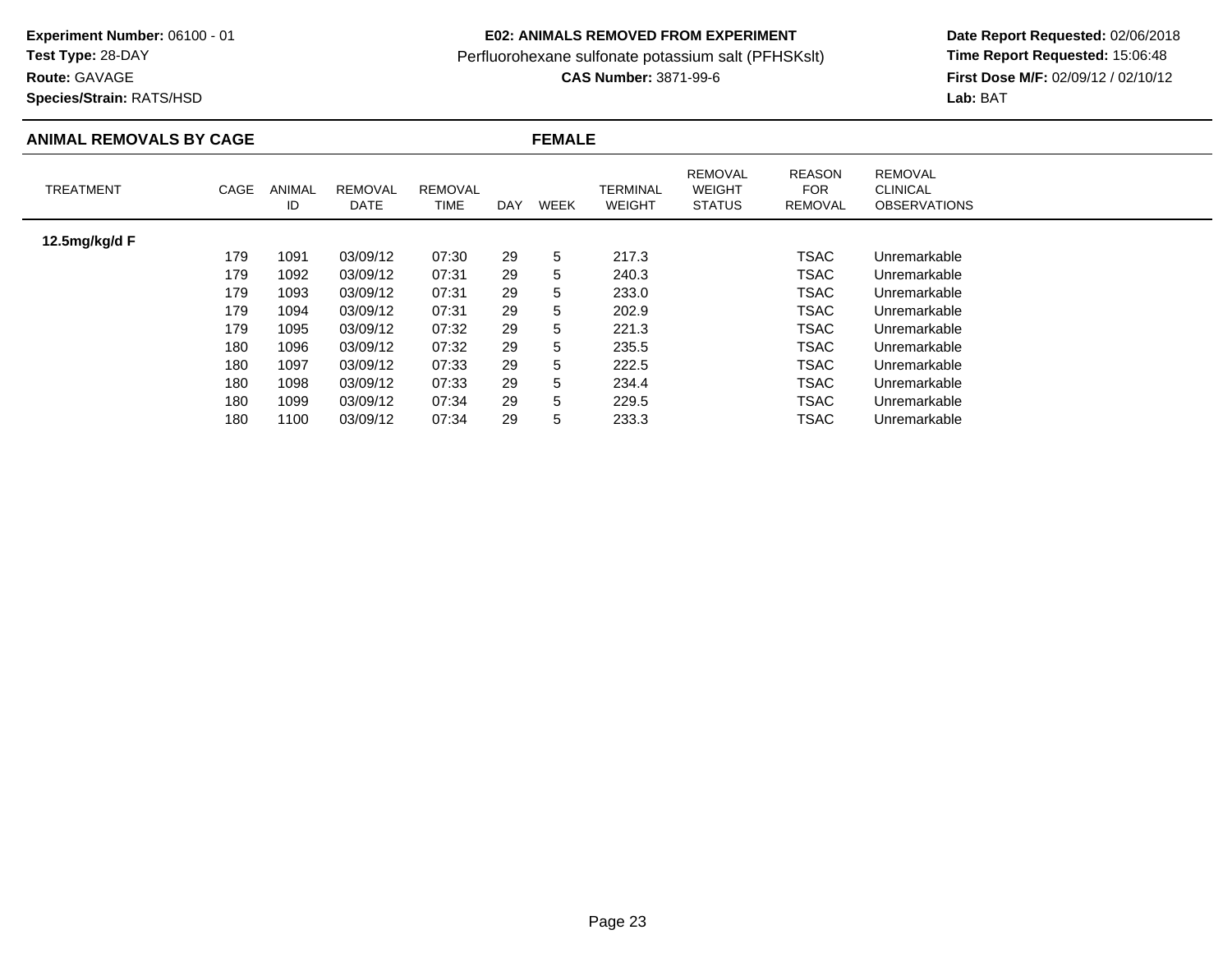# **Test Type:** 28-DAY

**Route:** GAVAGE

**Species/Strain:** RATS/HSD

## **E02: ANIMALS REMOVED FROM EXPERIMENT**

Perfluorohexane sulfonate potassium salt (PFHSKslt)<br>**CAS Number:** 3871-99-6

| <b>ANIMAL REMOVALS BY CAGE</b> |      |              |                        |                               | <b>FEMALE</b> |      |                           |                                                  |                                               |                                                          |  |
|--------------------------------|------|--------------|------------------------|-------------------------------|---------------|------|---------------------------|--------------------------------------------------|-----------------------------------------------|----------------------------------------------------------|--|
| <b>TREATMENT</b>               | CAGE | ANIMAL<br>ID | <b>REMOVAL</b><br>DATE | <b>REMOVAL</b><br><b>TIME</b> | DAY           | WEEK | TERMINAL<br><b>WEIGHT</b> | <b>REMOVAL</b><br><b>WEIGHT</b><br><b>STATUS</b> | <b>REASON</b><br><b>FOR</b><br><b>REMOVAL</b> | <b>REMOVAL</b><br><b>CLINICAL</b><br><b>OBSERVATIONS</b> |  |
| 25mg/kg/d F                    |      |              |                        |                               |               |      |                           |                                                  |                                               |                                                          |  |
|                                | 181  | 1101         | 03/09/12               | 07:34                         | 29            | 5    | 240.4                     |                                                  | <b>TSAC</b>                                   | Unremarkable                                             |  |
|                                | 181  | 1102         | 03/09/12               | 07:35                         | 29            | 5    | 232.1                     |                                                  | <b>TSAC</b>                                   | Unremarkable                                             |  |
|                                | 181  | 1103         | 03/09/12               | 07:35                         | 29            | 5    | 216.8                     |                                                  | TSAC                                          | Unremarkable                                             |  |
|                                | 181  | 1104         | 03/09/12               | 07:35                         | 29            | 5    | 238.7                     |                                                  | TSAC                                          | Unremarkable                                             |  |
|                                | 181  | 1105         | 03/09/12               | 07:36                         | 29            | 5    | 228.3                     |                                                  | TSAC                                          | Unremarkable                                             |  |
|                                | 182  | 1106         | 03/09/12               | 07:36                         | 29            | 5    | 217.6                     |                                                  | TSAC                                          | Unremarkable                                             |  |
|                                | 182  | 1107         | 03/09/12               | 07:36                         | 29            | 5    | 239.5                     |                                                  | TSAC                                          | Unremarkable                                             |  |
|                                | 182  | 1108         | 03/09/12               | 07:37                         | 29            | 5    | 228.1                     |                                                  | <b>TSAC</b>                                   | Unremarkable                                             |  |
|                                | 182  | 1109         | 03/09/12               | 07:37                         | 29            | 5    | 221.0                     |                                                  | <b>TSAC</b>                                   | Unremarkable                                             |  |
|                                | 182  | 1110         | 03/09/12               | 07:37                         | 29            | 5    | 234.8                     |                                                  | TSAC                                          | Unremarkable                                             |  |